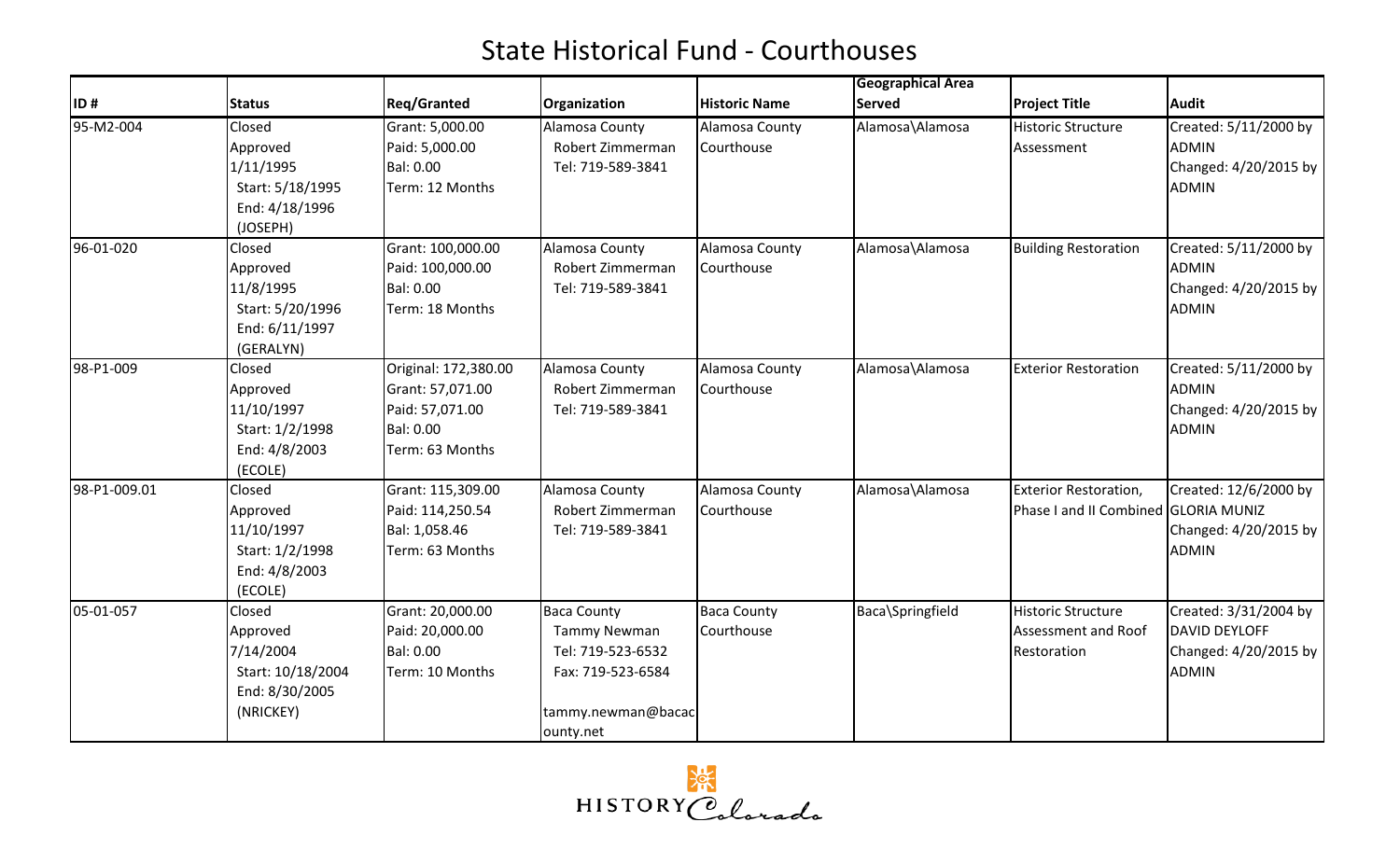|           |                                                                                      |                                                                       |                                                                                                                        |                                  | <b>Geographical Area</b> |                                                      |                                                                                        |
|-----------|--------------------------------------------------------------------------------------|-----------------------------------------------------------------------|------------------------------------------------------------------------------------------------------------------------|----------------------------------|--------------------------|------------------------------------------------------|----------------------------------------------------------------------------------------|
| ID#       | <b>Status</b>                                                                        | <b>Reg/Granted</b>                                                    | Organization                                                                                                           | <b>Historic Name</b>             | <b>Served</b>            | <b>Project Title</b>                                 | <b>Audit</b>                                                                           |
| 05-02-036 | Closed<br>Approved<br>1/10/2005<br>Start: 9/15/2005<br>End: 9/13/2007<br>(NRICKEY)   | Grant: 190,848.00<br>Paid: 190,848.00<br>Bal: 0.00<br>Term: 24 Months | <b>Baca County</b><br><b>Tammy Newman</b><br>Tel: 719-523-6532<br>Fax: 719-523-6584<br>tammy.newman@bacac<br>ounty.net | <b>Baca County</b><br>Courthouse | Baca\Springfield         | <b>Roof Restoration</b>                              | Created: 9/30/2004 by<br><b>DAVID DEYLOFF</b><br>Changed: 4/20/2015 by<br><b>ADMIN</b> |
| 07-01-023 | Closed<br>Approved<br>7/12/2006<br>Start: 1/8/2007<br>End: 7/7/2008<br>(NRICKEY)     | Grant: 136,860.00<br>Paid: 136,860.00<br>Bal: 0.00<br>Term: 18 Months | <b>Baca County</b><br><b>Tammy Newman</b><br>Tel: 719-523-6532<br>Fax: 719-523-6584<br>tammy.newman@bacac<br>ounty.net | <b>Baca County</b><br>Courthouse | Baca\Springfield         | Construction<br>Documents                            | Created: 4/4/2006 by<br><b>DJOHNSON</b><br>Changed: 4/20/2015 by<br><b>ADMIN</b>       |
| 08-02-029 | Closed<br>Approved<br>1/15/2008<br>Start: 12/8/2008<br>End: 12/31/2010<br>(PKINNEAR) | Grant: 350,000.00<br>Paid: 350,000.00<br>Bal: 0.00<br>Term: 24 Months | <b>Baca County</b><br>Cindi Parsons<br>Tel: 719-523-6532<br>Fax: 719-523-6584<br>cparsons@bacacounty.<br>net           | <b>Baca County</b><br>Courthouse | Baca\Springfield         | Interior and Exterior<br>Rehabilitation-Phase I      | Created: 10/2/2007 by<br><b>DJOHNSON</b><br>Changed: 4/20/2015 by<br><b>ADMIN</b>      |
| 09-01-036 | Closed<br>Approved<br>6/23/2008<br>Start: 3/25/2009<br>End: 10/31/2011<br>(PKINNEAR) | Grant: 350,000.00<br>Paid: 350,000.00<br>Bal: 0.00<br>Term: 31 Months | <b>Baca County</b><br>Cindi Parsons<br>Tel: 719-523-6532<br>Fax: 719-523-6584<br>cparsons@bacacounty.<br>net           | <b>Baca County</b><br>Courthouse | Baca\Springfield         | Interior Rehabilitation<br>and Window<br>Restoration | Created: 4/1/2008 by<br><b>DJOHNSON</b><br>Changed: 4/20/2015 by<br><b>ADMIN</b>       |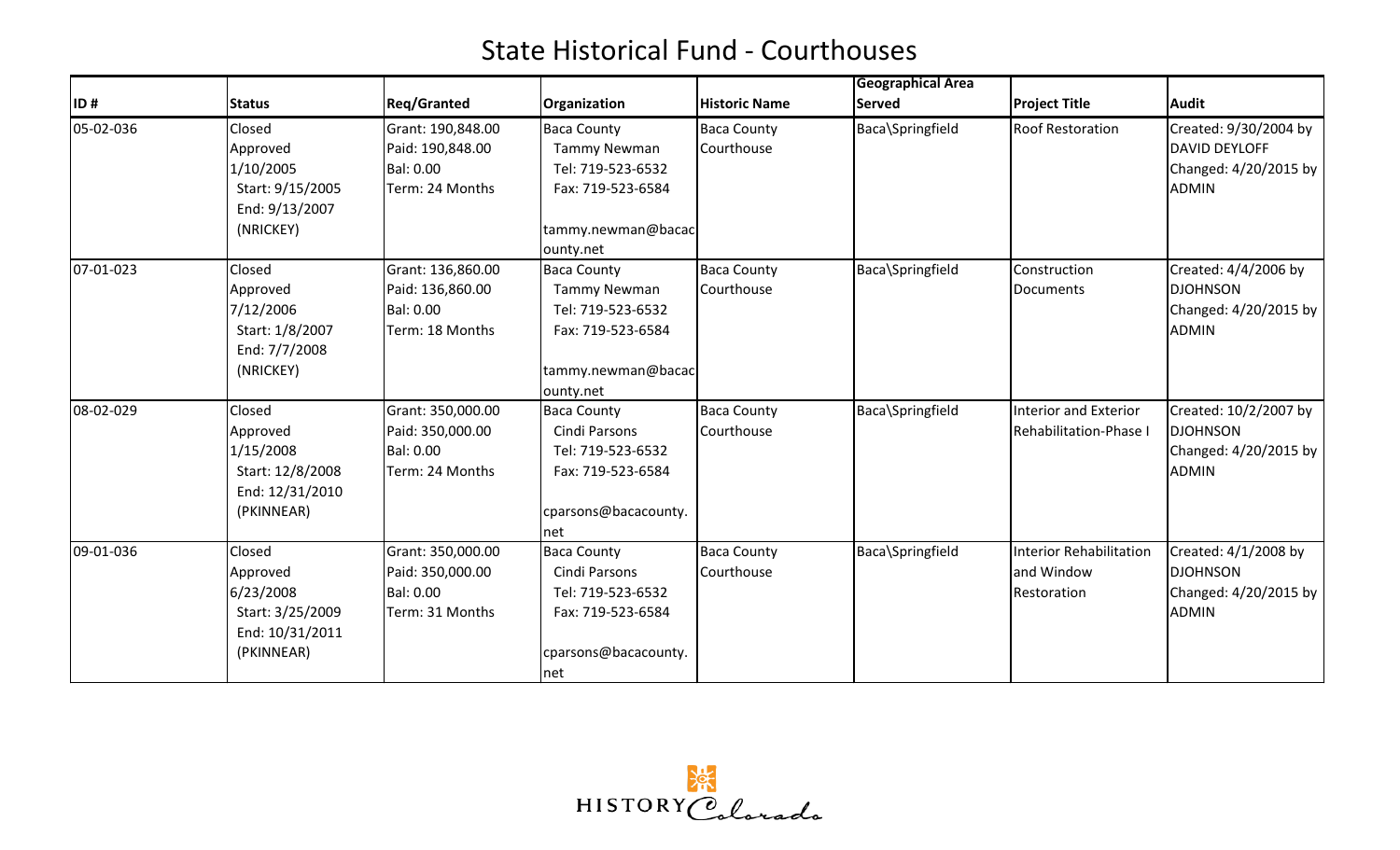|           |                                                                                     |                                                                              |                                                                                                                   |                                           | <b>Geographical Area</b> |                                         |                                                                                    |
|-----------|-------------------------------------------------------------------------------------|------------------------------------------------------------------------------|-------------------------------------------------------------------------------------------------------------------|-------------------------------------------|--------------------------|-----------------------------------------|------------------------------------------------------------------------------------|
| ID#       | <b>Status</b>                                                                       | <b>Reg/Granted</b>                                                           | Organization                                                                                                      | <b>Historic Name</b>                      | <b>Served</b>            | <b>Project Title</b>                    | Audit                                                                              |
| 09-02-045 | Closed<br>Approved<br>12/16/2008<br>Start: 6/9/2009<br>End: 6/30/2011<br>(PKINNEAR) | Grant: 350,000.00<br>Paid: 350,000.00<br><b>Bal: 0.00</b><br>Term: 24 Months | <b>Baca County</b><br>Cindi Parsons<br>Tel: 719-523-6532<br>Fax: 719-523-6584<br>cparsons@bacacounty.<br>Inet     | <b>Baca County</b><br>Courthouse          | Baca\Springfield         | Interior and Exterior<br>Rehabilitation | Created: 10/7/2008 by<br><b>DJOHNSON</b><br>Changed: 4/20/2015 by<br><b>ADMIN</b>  |
| 00-HA-040 | Closed<br>Approved<br>3/8/2000<br>Start: 4/3/2000<br>End: 3/16/2001<br>(JON HELD)   | Grant: 9,950.00<br>Paid: 9,950.00<br><b>Bal: 0.00</b><br>Term: 12 Months     | Pioneer Historical<br>Society of Bent County<br>Barbara Busey<br>Tel: 719-456-1914                                | <b>Bent County</b><br>Courthouse and Jail | Bent\Las Animas          | <b>Historic Structure</b><br>Assessment | Created: 5/11/2000 by<br><b>ADMIN</b><br>Changed: 4/20/2015 by<br>ADMIN            |
| 06-02-024 | Closed<br>Approved<br>1/9/2006<br>Start: 12/1/2006<br>End: 4/30/2010<br>(NRICKEY)   | Grant: 170,585.00<br>Paid: 170,585.00<br>Bal: 0.00<br>Term: 40 Months        | <b>Bent County</b><br><b>Bill Long</b><br>Tel: 719-469-0058<br>Fax: 719-456-0375<br>billlong@centurytel.net       | <b>Bent County</b><br>Courthouse and Jail | Bent\Las Animas          | Interior and Exterior<br>Rehabilitation | Created: 10/4/2005 by<br><b>DJOHNSON</b><br>Changed: 4/20/2015 by<br><b>ADMIN</b>  |
| 06-HA-001 | Closed<br>Approved<br>8/4/2005<br>Start: 8/25/2005<br>End: 7/26/2007<br>(NRICKEY)   | Grant: 10,000.00<br>Paid: 10,000.00<br><b>Bal: 0.00</b><br>Term: 23 Months   | <b>Bent County</b><br>Janice Keenan<br>Tel: 719-456-1600<br>Fax: 719-456-0375<br>janice.keenan@bentcou<br>nty.net | <b>Bent County</b><br>Courthouse and Jail | Bent\Las Animas          | <b>Historic Structure</b><br>Assessment | Created: 6/2/2005 by<br><b>MIKE LUCKI</b><br>Changed: 4/20/2015 by<br><b>ADMIN</b> |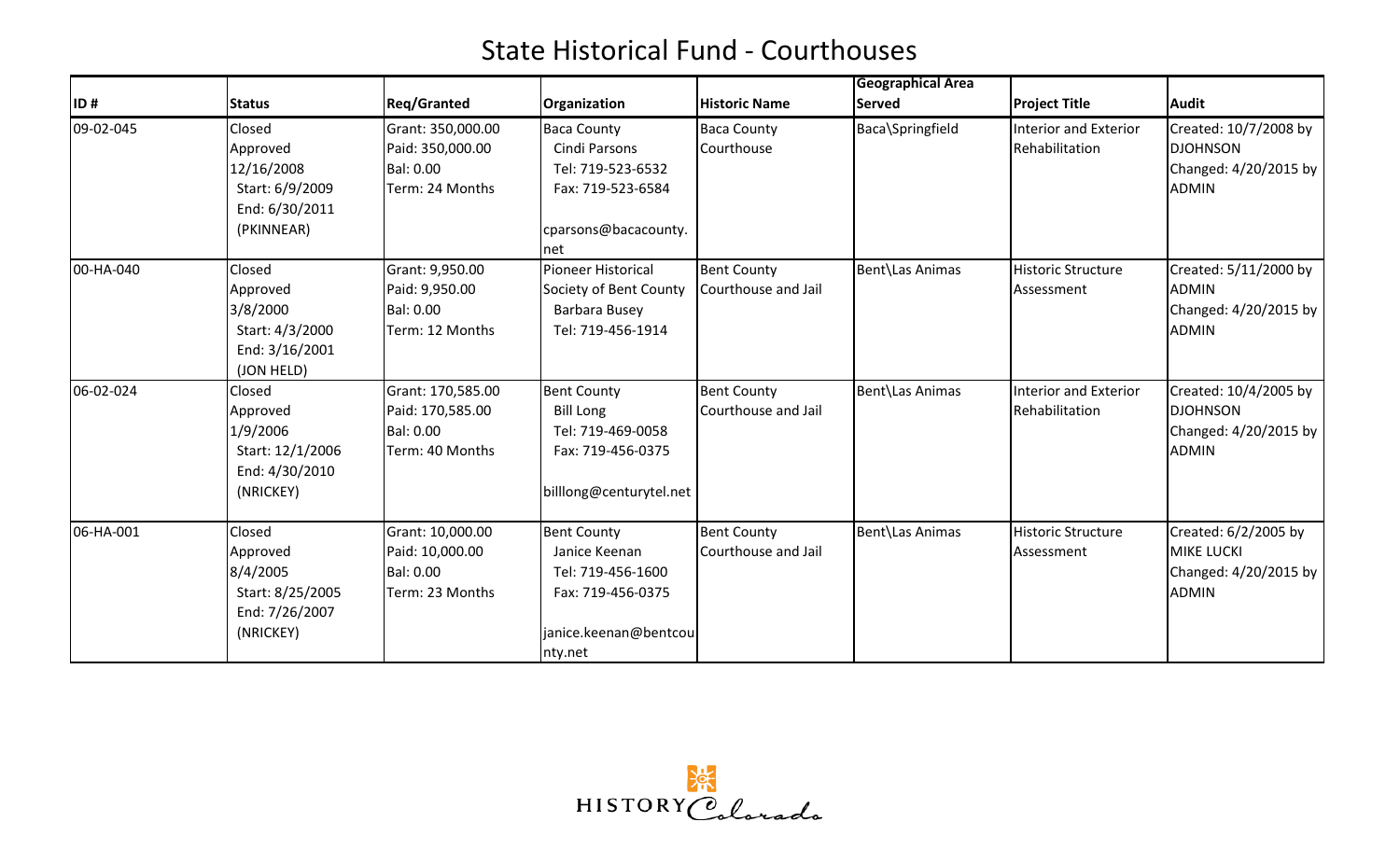| ID#       | <b>Status</b>                                                                       | <b>Reg/Granted</b>                                                           | Organization                                                                                                | <b>Historic Name</b>                      | Geographical Area<br><b>Served</b> | <b>Project Title</b>                                              | <b>Audit</b>                                                                        |
|-----------|-------------------------------------------------------------------------------------|------------------------------------------------------------------------------|-------------------------------------------------------------------------------------------------------------|-------------------------------------------|------------------------------------|-------------------------------------------------------------------|-------------------------------------------------------------------------------------|
| 08-01-030 | Closed<br>Approved<br>6/11/2007<br>Start: 3/7/2008<br>End: 4/30/2010<br>(NRICKEY)   | Grant: 226,128.00<br>Paid: 226,128.00<br><b>Bal: 0.00</b><br>Term: 25 Months | <b>Bent County</b><br><b>Bill Long</b><br>Tel: 719-469-0058<br>Fax: 719-456-0375<br>billlong@centurytel.net | <b>Bent County</b><br>Courthouse and Jail | Bent\Las Animas                    | <b>Exterior Preservation</b>                                      | Created: 4/3/2007 by<br><b>DJOHNSON</b><br>Changed: 4/20/2015 by<br><b>ADMIN</b>    |
| 09-01-041 | Closed<br>Approved<br>6/23/2008<br>Start: 10/9/2008<br>End: 3/31/2010<br>(NRICKEY)  | Grant: 300,000.00<br>Paid: 300,000.00<br><b>Bal: 0.00</b><br>Term: 17 Months | <b>Bent County</b><br><b>Bill Long</b><br>Tel: 719-469-0058<br>Fax: 719-456-0375<br>billlong@centurytel.net | <b>Bent County</b><br>Courthouse and Jail | Bent\Las Animas                    | <b>Interior Rehabilitation</b><br>and Roof Restoration            | Created: 4/2/2008 by<br><b>DJOHNSON</b><br>Changed: 4/20/2015 by<br><b>ADMIN</b>    |
| 09-02-007 | Closed<br>Approved<br>12/16/2008<br>Start: 3/11/2009<br>End: 3/31/2011<br>(NRICKEY) | Grant: 407,682.00<br>Paid: 407,682.00<br><b>Bal: 0.00</b><br>Term: 24 Months | <b>Bent County</b><br><b>Bill Long</b><br>Tel: 719-469-0058<br>Fax: 719-456-0375<br>billlong@centurytel.net | <b>Bent County</b><br>Courthouse and Jail | Bent\Las Animas                    | <b>Interior and Exterior</b><br>Rehabilitation and<br>Restoration | Created: 10/2/2008 by<br><b>DJOHNSON</b><br>Changed: $4/20/2015$ by<br><b>ADMIN</b> |
| 10-02-033 | Closed<br>Approved<br>11/19/2009<br>Start: 5/15/2010<br>End: 5/15/2012<br>(CNIEB)   | Grant: 297,607.00<br>Paid: 260,296.00<br>Bal: 37,311.00<br>Term: 24 Months   | <b>Bent County</b><br><b>Bill Long</b><br>Tel: 719-469-0058<br>Fax: 719-456-0375<br>billlong@centurytel.net | <b>Bent County</b><br>Courthouse and Jail | Bent\Las Animas                    | Preservation and<br>Rehabilitation                                | Created: 10/2/2009 by<br><b>DJOHNSON</b><br>Changed: 4/20/2015 by<br><b>ADMIN</b>   |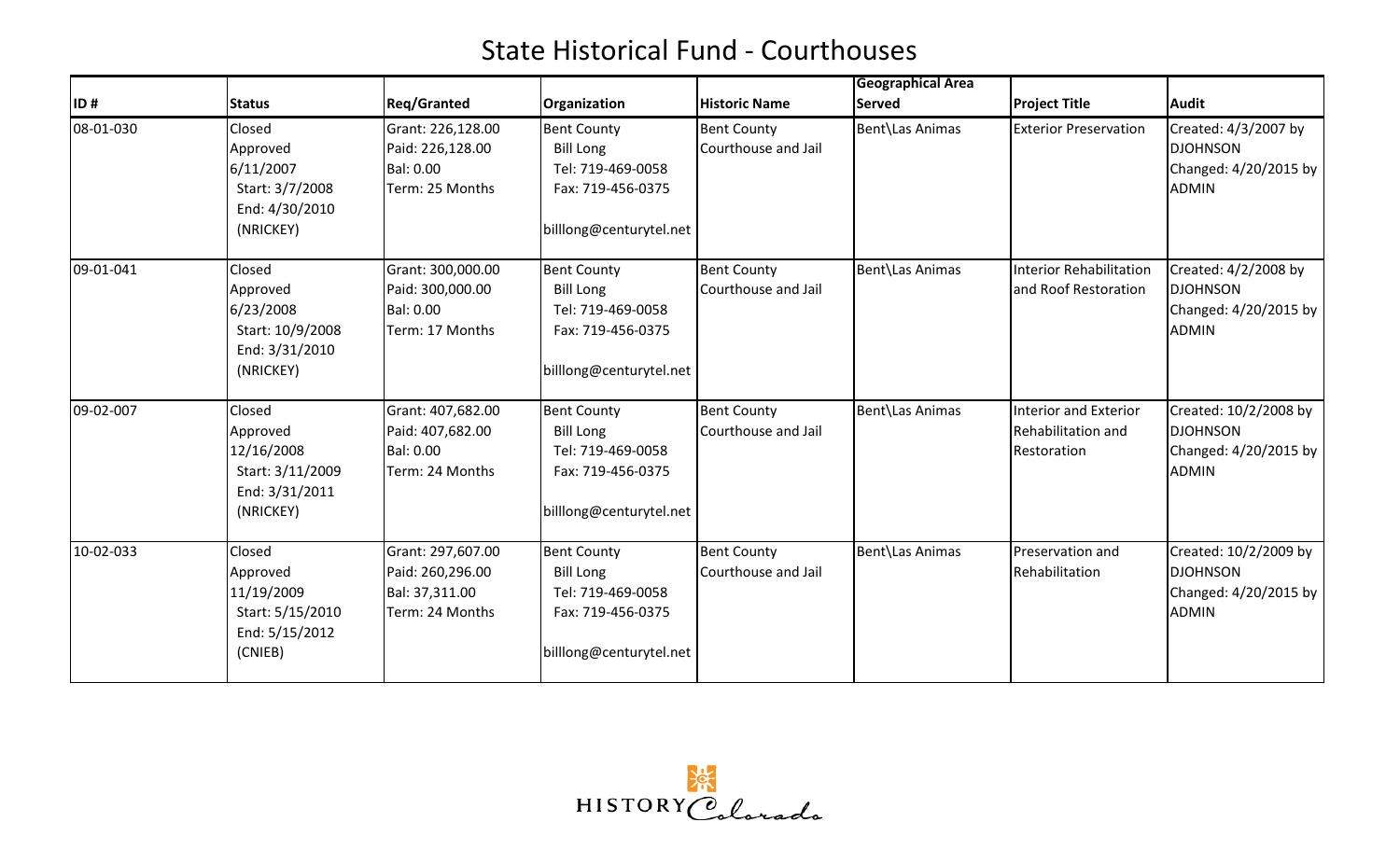|           |                                                                                      |                                                                            |                                                                                               |                                           | <b>Geographical Area</b> |                                  |                                                                                |
|-----------|--------------------------------------------------------------------------------------|----------------------------------------------------------------------------|-----------------------------------------------------------------------------------------------|-------------------------------------------|--------------------------|----------------------------------|--------------------------------------------------------------------------------|
| ID#       | <b>Status</b>                                                                        | <b>Reg/Granted</b>                                                         | Organization                                                                                  | <b>Historic Name</b>                      | <b>Served</b>            | <b>Project Title</b>             | <b>Audit</b>                                                                   |
| 95-01-046 | Closed<br>Approved<br>10/12/1994<br>Start: 4/15/1995<br>End: 9/23/1996<br>(JSTRATIS) | Grant: 100,000.00<br>Paid: 71,052.71<br>Bal: 28,947.29<br>Term: 17 Months  | <b>Bent County</b><br>Diane Kolby-Ricken<br>Tel: 719-456-0452<br>Fax: 719-456-0455            | <b>Bent County</b><br>Courthouse and Jail | Bent\Las Animas          | Restoration and<br>Stabilization | Created: 5/11/2000 by<br><b>ADMIN</b><br>Changed: 4/20/2015 by<br><b>ADMIN</b> |
| 95-02-157 | Closed<br>Approved<br>5/10/1995<br>Start: 9/15/1995<br>End: 6/13/1996<br>(JSTRATIS)  | Grant: 82,506.00<br>Paid: 62,977.61<br>Bal: 19,528.39<br>Term: 9 Months    | <b>Bent County</b><br>Diane Kolby-Ricken<br>Tel: 719-456-0452<br>Fax: 719-456-0455            | <b>Bent County</b><br>Courthouse and Jail | Bent\Las Animas          | <b>Foundation Restoration</b>    | Created: 5/11/2000 by<br><b>ADMIN</b><br>Changed: 4/20/2015 by<br><b>ADMIN</b> |
| 96-02-055 | Closed<br>Approved<br>5/8/1996<br>Start: 1/15/1997<br>End: 8/31/1999<br>(JSTRATIS)   | Grant: 100,000.00<br>Paid: 98,092.81<br>Bal: 1,907.19<br>Term: 31 Months   | <b>Bent County</b><br>Virley Burkhalter<br>Tel: 719-456-2223<br>Fax: 719-456-0375             | <b>Bent County</b><br>Courthouse and Jail | Bent\Las Animas          | <b>Masonry Restoration</b>       | Created: 5/11/2000 by<br><b>ADMIN</b><br>Changed: 4/20/2015 by<br><b>ADMIN</b> |
| 97-01-112 | Closed<br>Approved<br>3/12/1997<br>Start: 5/15/1997<br>End: 9/23/1999<br>(JSTRATIS)  | Grant: 167,093.00<br>Paid: 144,416.57<br>Bal: 22,676.43<br>Term: 28 Months | <b>Bent County</b><br>Virley Burkhalter<br>Tel: 719-456-2223<br>Fax: 719-456-0375             | <b>Bent County</b><br>Courthouse and Jail | Bent\Las Animas          | <b>Exterior Restoration</b>      | Created: 5/11/2000 by<br><b>ADMIN</b><br>Changed: 4/20/2015 by<br><b>ADMIN</b> |
| 94-02-051 | Closed<br>Approved<br>5/11/1994<br>Start: 6/14/1996<br>End: 7/30/1997<br>(0)         | Grant: 15,500.00<br>Paid: 15,481.59<br>Bal: 18.41<br>Term: 13 Months       | <b>Boulder County-</b><br><b>Administrative Services</b><br>Alan Watkins<br>Tel: 303-441-3286 | <b>Boulder County</b><br>Courthouse       | Boulder\Boulder          | <b>Exterior Restoration</b>      | Created: 5/11/2000 by<br><b>ADMIN</b><br>Changed: 4/20/2015 by<br><b>ADMIN</b> |

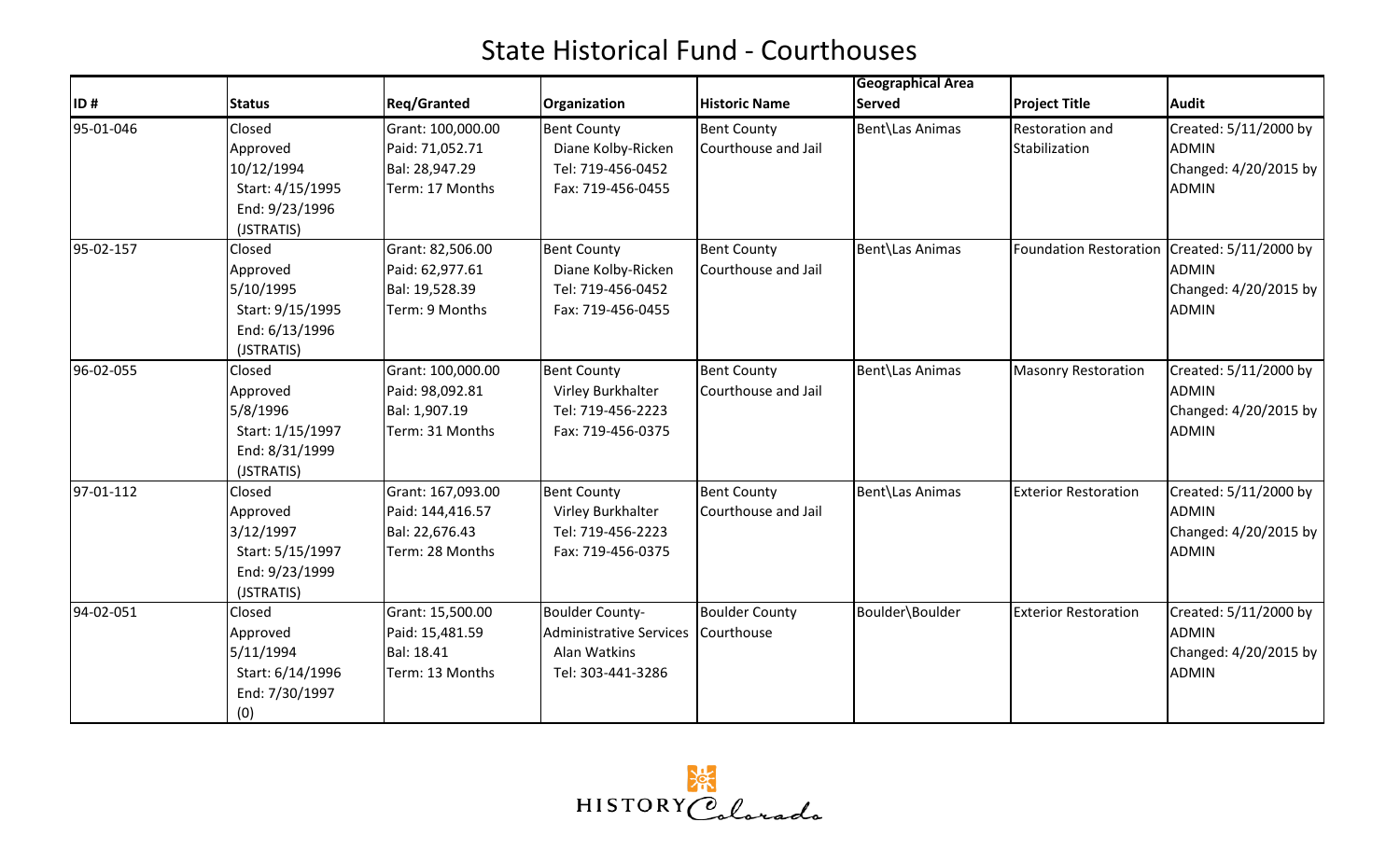|           |                                                                                      |                                                                                                    |                                                                                                            |                               | <b>Geographical Area</b>   |                                         |                                                                                   |
|-----------|--------------------------------------------------------------------------------------|----------------------------------------------------------------------------------------------------|------------------------------------------------------------------------------------------------------------|-------------------------------|----------------------------|-----------------------------------------|-----------------------------------------------------------------------------------|
| ID#       | <b>Status</b>                                                                        | <b>Reg/Granted</b>                                                                                 | Organization                                                                                               | <b>Historic Name</b>          | <b>Served</b>              | <b>Project Title</b>                    | <b>Audit</b>                                                                      |
| 97-01-033 | Closed<br>Approved<br>3/12/1997<br>Start: 5/1/1997<br>End: 3/15/1999<br>(0)          | Grant: 34,825.00<br>Paid: 34,186.55<br>Bal: 638.45<br>Term: 22 Months                              | <b>Boulder County-</b><br><b>Administrative Services</b><br>Mark Boulette<br>Tel: 303-441-4593             | Courthouse Square<br>Fountain | Boulder\Boulder            | <b>Fountain Rehabilitation</b>          | Created: 5/11/2000 by<br><b>ADMIN</b><br>Changed: 4/20/2015 by<br><b>ADMIN</b>    |
| 08-HA-005 | Closed<br>Approved<br>7/13/2007<br>Start: 11/2/2007<br>End: 10/31/2008<br>(NRICKEY)  | Grant: 10,000.00<br>Paid: 9,555.67<br>Bal: 444.33<br>Term: 11 Months                               | Cheyenne County<br>Marcy Brossman<br>Tel: 719-767-5872<br>Fax: 719-767-5753<br>ccadmin@rebeltec.net        | Cheyenne County<br>Courthouse | Cheyenne\Cheyenne<br>Wells | <b>Historic Structure</b><br>Assessment | Created: 6/29/2007 by<br><b>DJOHNSON</b><br>Changed: 4/20/2015 by<br><b>ADMIN</b> |
| 11-01-012 | Closed<br>Approved<br>11/10/2010<br>Start: 4/1/2011<br>End: 4/1/2013<br>(PKINNEAR)   | Original: 160,660.00<br>Grant: 34,367.00<br>Paid: 34,357.10<br><b>Bal: 9.90</b><br>Term: 24 Months | <b>Cheyenne County</b><br>Marcy Brossman<br>Tel: 719-767-5872<br>Fax: 719-767-5753<br>ccadmin@rebeltec.net | Cheyenne County<br>Courthouse | Cheyenne\Cheyenne<br>Wells | Rehabilitation                          | Created: 4/1/2010 by<br><b>DFENIMORE</b><br>Changed: 4/20/2015 by<br><b>ADMIN</b> |
| 00-0E-001 | Closed<br>Approved<br>10/13/1999<br>Start: 11/8/1999<br>End: 5/31/2001<br>(JSTRATIS) | Grant: 10,000.00<br>Paid: 10,000.00<br><b>Bal: 0.00</b><br>Term: 18 Months                         | Costilla County<br><b>Elizabeth Pacheco</b><br>Tel: 719-672-3373<br>Fax: 719-672-3962<br>cocomm@fone.Net   | Costilla County<br>Courthouse | Costilla\San Luis          | <b>Structure Stabilization</b>          | Created: 5/11/2000 by<br><b>ADMIN</b><br>Changed: 4/20/2015 by<br><b>ADMIN</b>    |
| 00-HA-016 | Closed<br>Approved<br>5/10/2000<br>Start: 6/12/2000<br>End: 12/12/2002<br>(JSTRATIS) | Grant: 10,000.00<br>Paid: 9,000.00<br>Bal: 1,000.00<br>Term: 24 Months                             | Costilla County<br>Elizabeth Pacheco<br>Tel: 719-672-3373<br>Fax: 719-672-3962<br>cocomm@fone.Net          | Costilla County<br>Courthouse | Costilla\San Luis          | <b>Historic Structure</b><br>Assessment | Created: 5/11/2000 by<br><b>ADMIN</b><br>Changed: 4/20/2015 by<br><b>ADMIN</b>    |

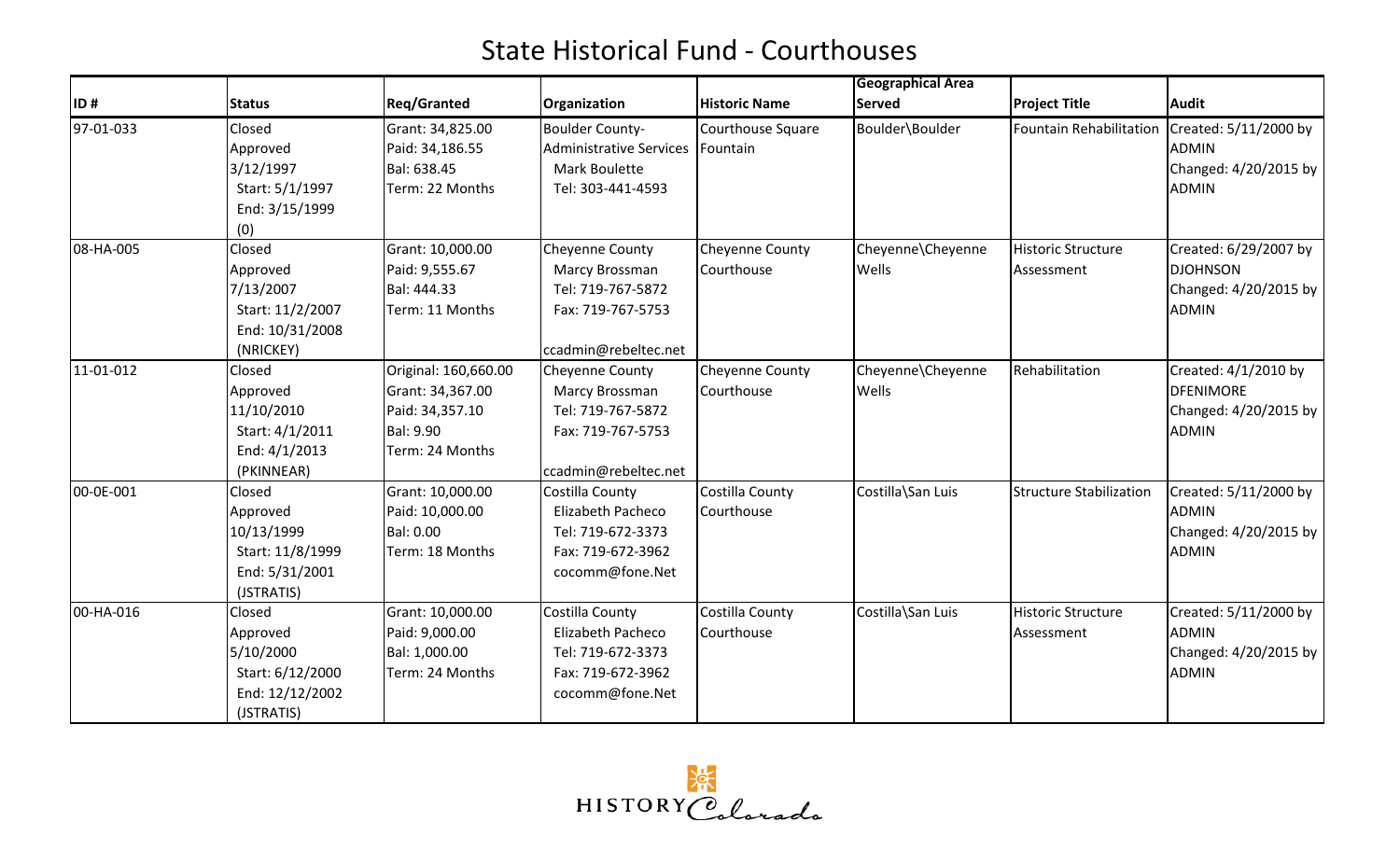|           |                                    |                    |                         |                      | <b>Geographical Area</b> |                              |                       |
|-----------|------------------------------------|--------------------|-------------------------|----------------------|--------------------------|------------------------------|-----------------------|
| ID#       | <b>Status</b>                      | <b>Reg/Granted</b> | Organization            | <b>Historic Name</b> | <b>Served</b>            | <b>Project Title</b>         | Audit                 |
| 03-DL-001 | Closed                             | Grant: 586,344.00  | Costilla County         | Costilla County      | Costilla\San Luis        | <b>Exterior Restoration</b>  | Created: 4/1/2002 by  |
|           | Approved                           | Paid: 567,803.47   | Joseph C. Gallegos      | Courthouse           |                          | and Stabilization            | <b>DAVID DEYLOFF</b>  |
|           | 5/8/2002                           | Bal: 18,540.53     | Tel: 719-672-3372       |                      |                          |                              | Changed: 4/20/2015 by |
|           | Start: 8/12/2002<br>End: 6/18/2007 | Term: 58 Months    | Fax: 719-672-3962       |                      |                          |                              | <b>ADMIN</b>          |
|           | (JSTRATIS)                         |                    | joecgallegos@centuryte  |                      |                          |                              |                       |
|           |                                    |                    | l.net                   |                      |                          |                              |                       |
| 04-02-083 | Closed                             | Grant: 42,480.00   | Costilla County         | Costilla County      | Costilla\San Luis        | Design Documents for         | Created: 10/2/2003 by |
|           | Approved                           | Paid: 31,700.91    | Joseph C. Gallegos      | Courthouse           |                          | Restoration                  | <b>DAVID DEYLOFF</b>  |
|           | 1/16/2004                          | Bal: 10,779.09     | Tel: 719-672-3372       |                      |                          |                              | Changed: 4/20/2015 by |
|           | Start: 7/1/2004                    | Term: 35 Months    | Fax: 719-672-3962       |                      |                          |                              | <b>ADMIN</b>          |
|           | End: 6/15/2007                     |                    |                         |                      |                          |                              |                       |
|           | (JSTRATIS)                         |                    | joecgallegos@centuryte  |                      |                          |                              |                       |
|           |                                    |                    | I.net                   |                      |                          |                              |                       |
| 05-02-063 | Closed                             | Grant: 197,641.00  | Costilla County         | Costilla County      | Costilla\San Luis        | <b>Interior and Exterior</b> | Created: 10/4/2004 by |
|           | Approved                           | Paid: 183,607.43   | Joseph C. Gallegos      | Courthouse           |                          | Restoration                  | DAVID DEYLOFF         |
|           | 1/10/2005                          | Bal: 14,033.57     | Tel: 719-672-3372       |                      |                          |                              | Changed: 4/20/2015 by |
|           | Start: 8/1/2005                    | Term: 31 Months    | Fax: 719-672-3962       |                      |                          |                              | <b>ADMIN</b>          |
|           | End: 3/20/2008                     |                    |                         |                      |                          |                              |                       |
|           | (JSTRATIS)                         |                    | joecgallegos@centuryte  |                      |                          |                              |                       |
|           |                                    |                    | l.net                   |                      |                          |                              |                       |
| 07-02-070 | Closed                             | Grant: 293,595.00  | <b>Costilla County</b>  | Costilla County      | Costilla\San Luis        | <b>Interior and Exterior</b> | Created: 10/5/2006 by |
|           | Approved                           | Paid: 271,681.48   | Crestina Martinea       | Courthouse           |                          | Restoration                  | <b>DJOHNSON</b>       |
|           | 4/3/2007                           | Bal: 21,913.52     | Tel: 719-672-3372       |                      |                          |                              | Changed: 4/20/2015 by |
|           | Start: 4/28/2008                   | Term: 36 Months    | Fax: 719-672-3962       |                      |                          |                              | <b>ADMIN</b>          |
|           | End: 4/30/2011                     |                    |                         |                      |                          |                              |                       |
|           | (JSTRATIS)                         |                    | crestina.martinez@costi |                      |                          |                              |                       |
|           |                                    |                    | llacounty-co.gov        |                      |                          |                              |                       |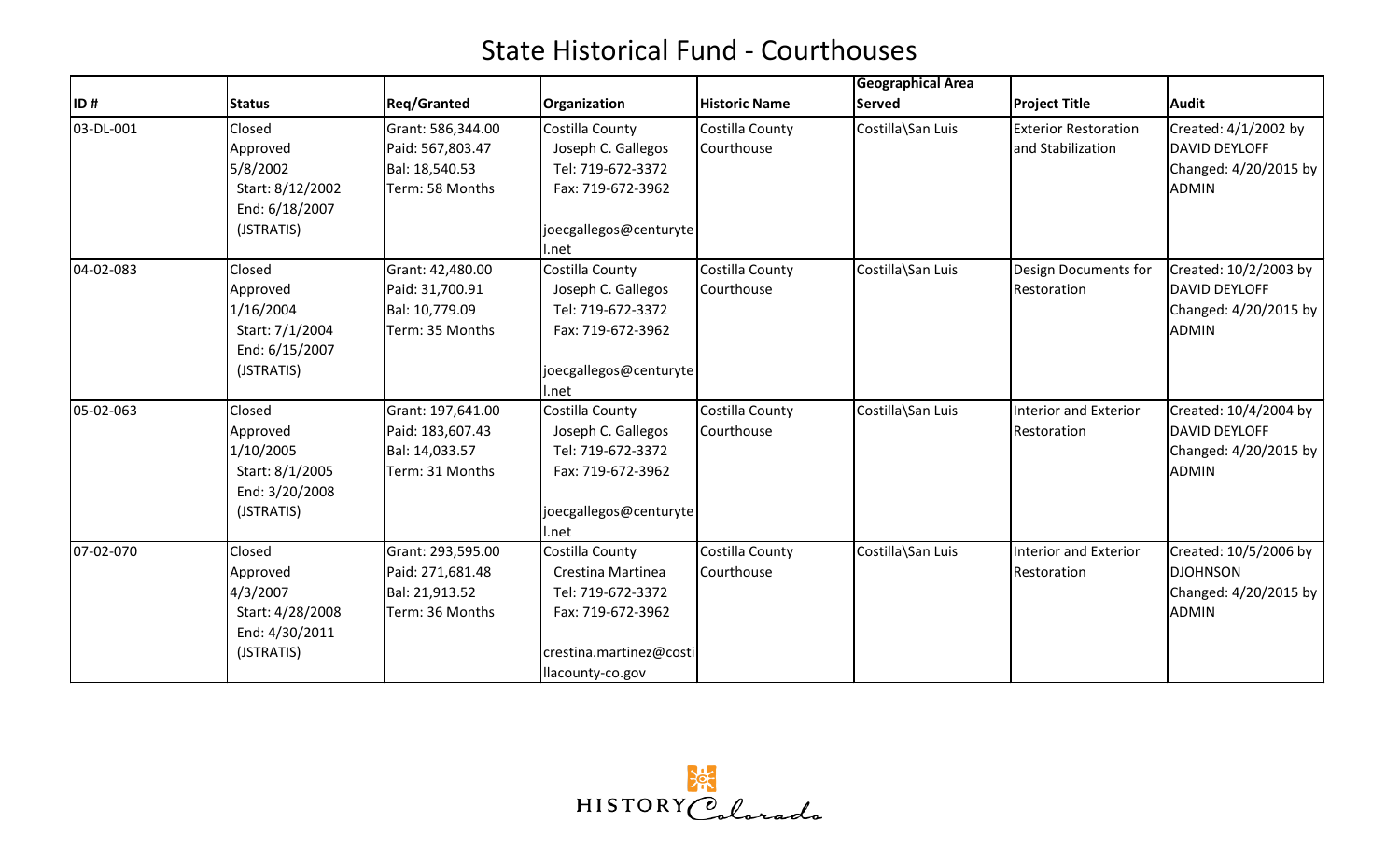|           |                   |                    |                        |                      | <b>Geographical Area</b> |                             |                        |  |
|-----------|-------------------|--------------------|------------------------|----------------------|--------------------------|-----------------------------|------------------------|--|
| ID#       | <b>Status</b>     | <b>Reg/Granted</b> | Organization           | <b>Historic Name</b> | <b>Served</b>            | <b>Project Title</b>        | <b>Audit</b>           |  |
| 04-HA-031 | Closed            | Grant: 9,900.00    | <b>Crowley County</b>  | Crowley County       | Crowley\Crowley          | Historic Structure          | Created: 10/17/2003 by |  |
|           | Approved          | Paid: 9,900.00     | Tobe Allumbaugh        | Courthouse-Crowley   |                          | Assessment                  | <b>DAVID DEYLOFF</b>   |  |
|           | 12/10/2003        | Bal: 0.00          | Tel: 719-267-5555      | County Jail          |                          |                             | Changed: 4/20/2015 by  |  |
|           | Start: 12/22/2003 | Term: 12 Months    |                        |                      |                          |                             | <b>ADMIN</b>           |  |
|           | End: 12/8/2004    |                    | tobe@crowleycounty.n   |                      |                          |                             |                        |  |
|           | (NRICKEY)         |                    | et                     |                      |                          |                             |                        |  |
| 00-G2-004 | Closed            | Grant: 90,000.00   | <b>Elbert County</b>   | <b>Elbert County</b> | Elbert\Kiowa             | <b>Exterior Restoration</b> | Created: 5/11/2000 by  |  |
|           | Approved          | Paid: 90,000.00    | Carol Beam             | Courthouse           |                          |                             | <b>ADMIN</b>           |  |
|           | 1/12/2000         | Bal: 0.00          | Tel: 303 621-2088      |                      |                          |                             | Changed: 4/20/2015 by  |  |
|           | Start: 3/7/2000   | Term: 18 Months    | Fax: 303-621-2988      |                      |                          |                             | <b>ADMIN</b>           |  |
|           | End: 9/18/2002    |                    | candtbeam@aol.com      |                      |                          |                             |                        |  |
|           | (NRICKEY)         |                    |                        |                      |                          |                             |                        |  |
| 00-M1-031 | Closed            | Grant: 7,500.00    | <b>Elbert County</b>   | <b>Elbert County</b> | Elbert\Kiowa             | <b>Preservation Master</b>  | Created: 5/11/2000 by  |  |
|           | Approved          | Paid: 7,500.00     | Carol Beam             | Courthouse           |                          | Plan                        | <b>ADMIN</b>           |  |
|           | 7/14/1999         | Bal: 0.00          | Tel: 303 621-2088      |                      |                          |                             | Changed: 4/20/2015 by  |  |
|           | Start: 6/24/1999  | Term: 18 Months    | Fax: 303-621-2988      |                      |                          |                             | <b>ADMIN</b>           |  |
|           | End: 12/21/2000   |                    | candtbeam@aol.com      |                      |                          |                             |                        |  |
|           | (AMY)             |                    |                        |                      |                          |                             |                        |  |
| 01-02-043 | Closed            | Grant: 120,000.00  | <b>Elbert County</b>   | <b>Elbert County</b> | Elbert\Kiowa             | Interior and Exterior       | Created: 10/3/2000 by  |  |
|           | Approved          | Paid: 120,000.00   | Carol Beam             | Courthouse           |                          | Restoration                 | <b>MIKE</b>            |  |
|           | 1/10/2001         | Bal: 0.00          | Tel: 303 621-2088      |                      |                          |                             | Changed: 4/20/2015 by  |  |
|           | Start: 5/1/2001   | Term: 39 Months    | Fax: 303-621-2988      |                      |                          |                             | <b>ADMIN</b>           |  |
|           | End: 8/27/2004    |                    | candtbeam@aol.com      |                      |                          |                             |                        |  |
|           | (NRICKEY)         |                    |                        |                      |                          |                             |                        |  |
| 00-01-036 | <b>Closed</b>     | Grant: 90,000.00   | <b>Gilpin County</b>   | <b>Gilpin County</b> | Gilpin\Central City      | Rehabilitation and          | Created: 5/11/2000 by  |  |
|           | Approved          | Paid: 58,338.00    | Susie Allen            | Courthouse           |                          | Interpretation              | <b>ADMIN</b>           |  |
|           | 7/14/1999         | Bal: 31,662.00     | Tel: 303 582-5214 ext. |                      |                          |                             | Changed: 4/20/2015 by  |  |
|           | Start: 9/15/1999  | Term: 24 Months    | 661                    |                      |                          |                             | <b>ADMIN</b>           |  |
|           | End: 11/19/2003   |                    | Fax: 303-582-5440      |                      |                          |                             |                        |  |
|           | (JON HELD)        |                    |                        |                      |                          |                             |                        |  |

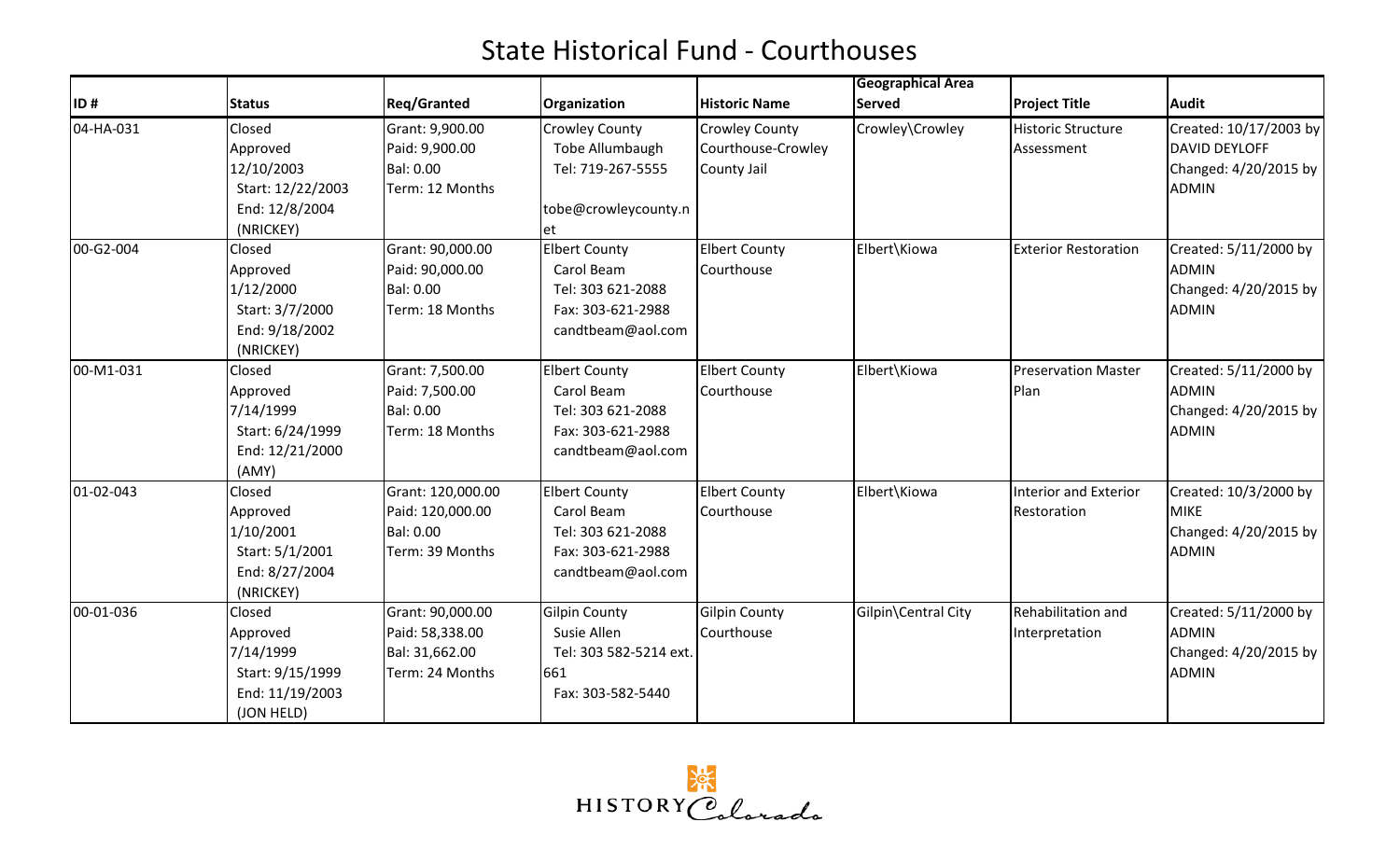|           |                   |                    |                           |                        | <b>Geographical Area</b> |                                                |                        |
|-----------|-------------------|--------------------|---------------------------|------------------------|--------------------------|------------------------------------------------|------------------------|
| ID#       | <b>Status</b>     | <b>Reg/Granted</b> | Organization              | <b>Historic Name</b>   | <b>Served</b>            | <b>Project Title</b>                           | <b>Audit</b>           |
| 13-HA-016 | Closed            | Grant: 15,000.00   | Hinsdale County           | Hinsdale County        | Hinsdale\Lake City       | Historic Structure                             | Created: 10/22/2012 by |
|           | Approved          | Paid: 15,000.00    | Kristine Borchers         | Courthouse             |                          | Assessment                                     | <b>CLANIER</b>         |
|           | 11/27/2012        | Bal: 0.00          | Tel: (970) 596-9071       |                        |                          |                                                | Changed: 4/20/2015 by  |
|           | Start: 1/15/2013  | Term: 24 Months    |                           |                        |                          |                                                | <b>ADMIN</b>           |
|           | End: 1/15/2015    |                    | kristineborchers@yaho     |                        |                          |                                                |                        |
|           | (GGAYOU)          |                    | o.com                     |                        |                          |                                                |                        |
| 14-02-025 | Closed            | Grant: 109,275.00  | <b>Hinsdale County</b>    | <b>Hinsdale County</b> | Hinsdale\Lake City       | Foundation Stabilization Created: 10/2/2013 by |                        |
|           | Approved          | Paid: 107,506.49   | Susan Thompson            | Courthouse             |                          | and Exterior                                   | <b>DJOHNSON</b>        |
|           | 12/23/2013        | Bal: 1,768.51      | Tel: (970) 944-2225       |                        |                          | Rehabilitation                                 | Changed: 7/6/2017 by   |
|           | Start: 3/27/2014  | Term: 36 Months    | spmbrt@hotmail.com        |                        |                          |                                                | KPUGH                  |
|           | End: 4/15/2017    |                    |                           |                        |                          |                                                |                        |
|           | (MOWEN)           |                    |                           |                        |                          |                                                |                        |
| 16-01-013 | Active            | Grant: 125,336.00  | Hinsdale County           | Hinsdale County        | Hinsdale\Lake City       | <b>Exterior Rehabilitation</b>                 | Created: 4/2/2015 by   |
|           | Approved          | Paid: 69,576.00    | Kristine Borchers         | Courthouse             |                          |                                                | <b>DJOHNSON</b>        |
|           | 6/12/2015         | Bal: 55,760.00     | Tel: (970) 596-9071       |                        |                          |                                                | Changed: 7/7/2017 by   |
|           | Start: 11/15/2015 | Term: 24 Months    |                           |                        |                          |                                                | <b>BNUGENT</b>         |
|           | End: 11/15/2017   |                    | kristineborchers@yaho     |                        |                          |                                                |                        |
|           | (MOWEN)           |                    | o.com                     |                        |                          |                                                |                        |
| 95-02-021 | Closed            | Grant: 41,800.00   | <b>Hinsdale County</b>    | Hinsdale County        | Hinsdale\Lake City       | <b>Building Restoration</b>                    | Created: 5/11/2000 by  |
|           | Approved          | Paid: 41,800.00    | Don Van Wormer            | Courthouse             |                          | and Stabilization                              | <b>ADMIN</b>           |
|           | 5/10/1995         | Bal: 0.00          | Tel: 970-944-2225         |                        |                          |                                                | Changed: 4/20/2015 by  |
|           | Start: 11/15/1995 | Term: 18 Months    |                           |                        |                          |                                                | <b>ADMIN</b>           |
|           | End: 5/30/1997    |                    |                           |                        |                          |                                                |                        |
|           | (HAL)             |                    |                           |                        |                          |                                                |                        |
| 00-DL-001 | Closed            | Grant: 268,750.00  | Huerfano County           | Huerfano County        | Huerfano\Walsenburg      | <b>Building Restoration</b>                    | Created: 5/11/2000 by  |
|           | Approved          | Paid: 180,109.40   | <b>Historical Society</b> | Courthouse & Jail      |                          |                                                | ADMIN                  |
|           | 1/12/2000         | Bal: 88,640.60     | Lana Thomas               |                        |                          |                                                | Changed: 4/20/2015 by  |
|           | Start: 3/1/2000   | Term: 61 Months    | Tel: 719-746-2252         |                        |                          |                                                | <b>ADMIN</b>           |
|           | End: 4/27/2005    |                    | Fax: 719-746-2254         |                        |                          |                                                |                        |
|           | (ECOLE)           |                    |                           |                        |                          |                                                |                        |

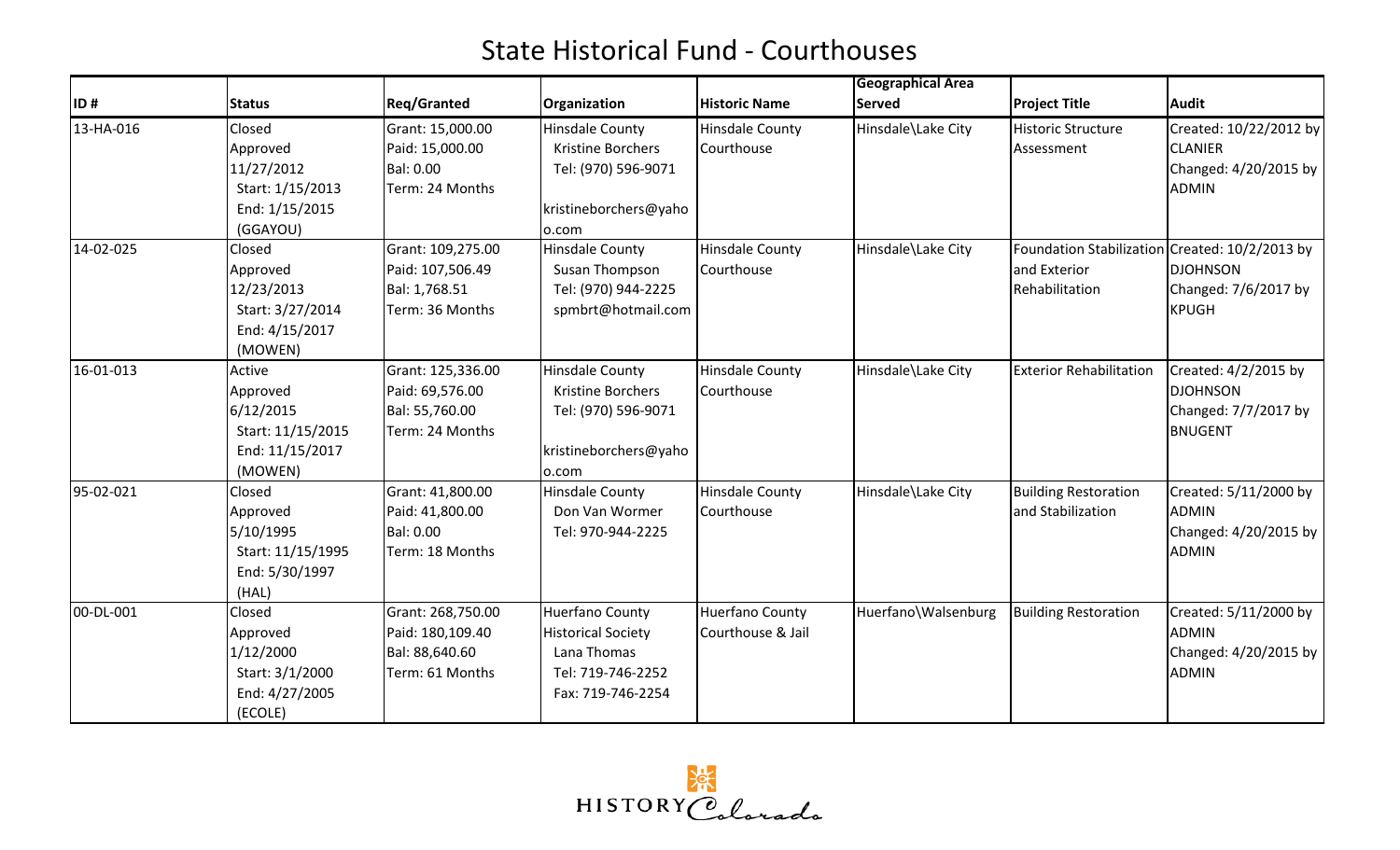|           |                     |                                     |                                              |                                             | <b>Geographical Area</b> |                                |                                       |
|-----------|---------------------|-------------------------------------|----------------------------------------------|---------------------------------------------|--------------------------|--------------------------------|---------------------------------------|
| ID#       | <b>Status</b>       | <b>Req/Granted</b>                  | Organization                                 | <b>Historic Name</b>                        | <b>Served</b>            | <b>Project Title</b>           | Audit                                 |
| 93-02-183 | Closed<br>Approved  | Grant: 24,560.00<br>Paid: 24,560.00 | Huerfano County<br><b>Historical Society</b> | <b>Huerfano County</b><br>Courthouse & Jail | Huerfano\Walsenburg      | <b>Building Rehabilitation</b> | Created: 5/11/2000 by<br><b>ADMIN</b> |
|           | 5/10/1993           | Bal: 0.00                           | Christine Schmidt                            |                                             |                          |                                | Changed: 4/20/2015 by                 |
|           | Start: 8/1/1993     | Term: 16 Months                     | Tel: 719-738-2810                            |                                             |                          |                                | <b>ADMIN</b>                          |
|           | End: 5/17/1995      |                                     |                                              |                                             |                          |                                |                                       |
|           | (JSTRATIS)          |                                     |                                              |                                             |                          |                                |                                       |
| 99-02-005 | Closed              | Grant: 85,000.00                    | <b>Huerfano County</b>                       | <b>Huerfano County</b>                      | Huerfano\Walsenburg      | Roof and Drainage              | Created: 5/11/2000 by                 |
|           | Approved            | Paid: 83,550.00                     | <b>Historical Society</b>                    | Courthouse & Jail                           |                          | Rehabilitation                 | <b>ADMIN</b>                          |
|           | 1/13/1999           | Bal: 1,450.00                       | Lana Thomas                                  |                                             |                          |                                | Changed: 4/20/2015 by                 |
|           | Start: 3/15/1999    | Term: 58 Months                     | Tel: 719-746-2252                            |                                             |                          |                                | <b>ADMIN</b>                          |
|           | End: 1/26/2004      |                                     | Fax: 719-746-2254                            |                                             |                          |                                |                                       |
|           | (ECOLE)             |                                     |                                              |                                             |                          |                                |                                       |
| 15-02-007 | Closed, Pending CMS | Original: 200,000.00                | Colorado Preservation,                       | <b>Huerfano County</b>                      | Huerfano\Walsenburg      | Roof Preservation,             | Created: 10/1/2014 by                 |
|           | Rebuttal/Covenant   | Grant: 100,000.00                   | lnc.                                         | Courthouse and Jail                         |                          | <b>Interior Rehabilitation</b> | <b>DJOHNSON</b>                       |
|           | Approved            | Paid: 99,998.28                     | Cindy Nasky                                  |                                             |                          | and ADA                        | Changed: 7/25/2017 by                 |
|           | 12/12/2014          | <b>Bal: 1.72</b>                    | Tel: (303) 893-4260                          |                                             |                          |                                | <b>JDEICHMAN</b>                      |
|           | Start: 8/31/2015    | Term: 24 Months                     | ext. 236                                     |                                             |                          |                                |                                       |
|           | End: 8/17/2017      |                                     |                                              |                                             |                          |                                |                                       |
|           | (MCHICHESTER)       |                                     | cnasky@coloradopreser                        |                                             |                          |                                |                                       |
|           |                     |                                     | vation.org                                   |                                             |                          |                                |                                       |
| 18-01-036 | Not Under Contract  | Grant: 200,000.00                   | Colorado Preservation,                       | <b>Huerfano County</b>                      | Huerfano\Walsenburg      | <b>Masonry Restoration</b>     | Created: 4/3/2017 by                  |
|           | Approved            | Paid: 0.00                          | Inc.                                         | Courthouse and Jail                         |                          |                                | <b>MEFLIN</b>                         |
|           | 6/13/2017           | Bal: 200,000.00                     | Cindy Nasky                                  |                                             |                          |                                | Changed: 7/24/2017 by                 |
|           | Start: 6/13/2017    | Term: 12 Months                     | Tel: (303) 893-4260                          |                                             |                          |                                | SFRAWLEY                              |
|           | End: 6/13/2018      |                                     | ext. 236                                     |                                             |                          |                                |                                       |
|           | (MCHICHESTER)       |                                     |                                              |                                             |                          |                                |                                       |
|           |                     |                                     | cnasky@coloradopreser                        |                                             |                          |                                |                                       |
|           |                     |                                     | vation.org                                   |                                             |                          |                                |                                       |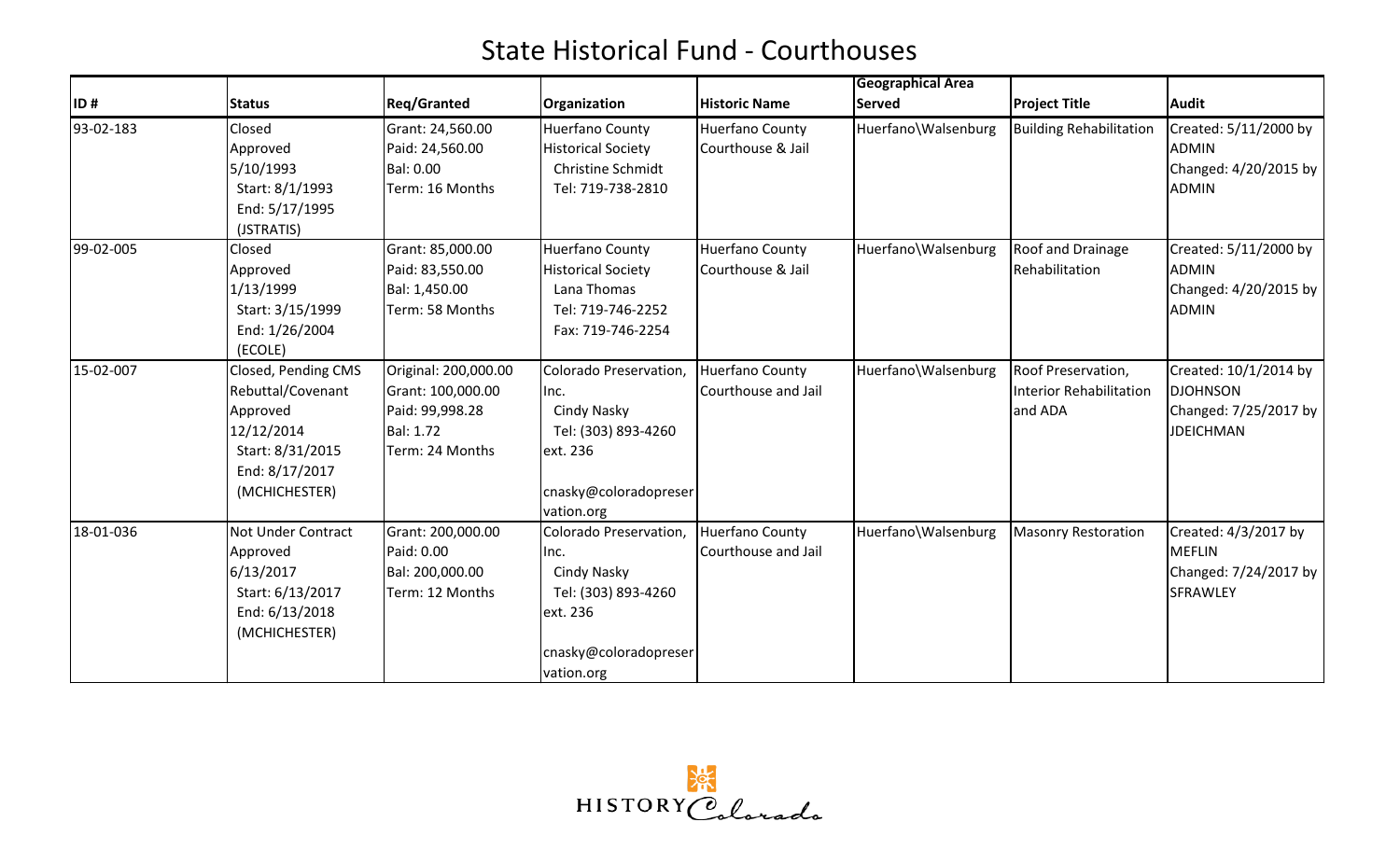|           |                                                                                         |                                                                           |                                                                                                                     |                                                                                | <b>Geographical Area</b> |                                  |                                                                                     |
|-----------|-----------------------------------------------------------------------------------------|---------------------------------------------------------------------------|---------------------------------------------------------------------------------------------------------------------|--------------------------------------------------------------------------------|--------------------------|----------------------------------|-------------------------------------------------------------------------------------|
| ID#       | <b>Status</b>                                                                           | <b>Reg/Granted</b>                                                        | Organization                                                                                                        | <b>Historic Name</b>                                                           | <b>Served</b>            | <b>Project Title</b>             | <b>Audit</b>                                                                        |
| 00-DL-003 | <b>Closed</b><br>Approved<br>1/12/2000<br>Start: 3/20/2000<br>End: 1/23/2002<br>(ECOLE) | Grant: 239,273.00<br>Paid: 235,672.34<br>Bal: 3,600.66<br>Term: 42 Months | Jackson County<br>Wm. Kent Crowder<br>Tel: 970-723-4660<br>Fax: 970 723 4706<br>colojacksonadm@aol.co<br>m          | Jackson County<br>Courthouse                                                   | Jackson\Walden           | <b>Building Restoration</b>      | Created: 5/11/2000 by<br><b>ADMIN</b><br>Changed: 4/20/2015 by<br>ADMIN             |
| 02-02-059 | Closed<br>Approved<br>1/11/2002<br>Start: 5/1/2002<br>End: 11/23/2005<br>(ECOLE)        | Grant: 249,730.00<br>Paid: 239,992.31<br>Bal: 9,737.69<br>Term: 42 Months | Jackson County<br>Wm. Kent Crowder<br>Tel: 970-723-4660<br>Fax: 970 723 4706<br>colojacksonadm@aol.co<br>m          | Jackson County<br>Courthouse                                                   | Jackson\Walden           | <b>Building Restoration</b>      | Created: 10/3/2001 by<br><b>LOIS GRANT</b><br>Changed: 4/20/2015 by<br><b>ADMIN</b> |
| 98-01-080 | Closed<br>Approved<br>11/10/1997<br>Start: 2/9/1998<br>End: 6/19/2001<br>(ECOLE)        | Grant: 17,100.00<br>Paid: 17,100.00<br>Bal: 0.00<br>Term: 40 Months       | <b>Board of County</b><br>Commissioners of<br>Jackson County<br>Gary Cure<br>Tel: 970-723-4242<br>Fax: 970-723-4740 | Jackson County<br>Courthouse                                                   | Jackson\Walden           | Preservation<br>Masterplan       | Created: 5/11/2000 by<br><b>ADMIN</b><br>Changed: 4/20/2015 by<br><b>ADMIN</b>      |
| 00-G2-002 | Closed<br>Approved<br>1/12/2000<br>Start: 7/1/2000<br>End: 4/25/2003<br>(JIM JOY)       | Grant: 257,300.00<br>Paid: 255,378.00<br>Bal: 1,922.00<br>Term: 36 Months | Las Animas County<br><b>Bill Cordova</b><br>Tel: 719-846-2081<br>Fax: 719-845-2598                                  | Las Animas County<br>Courthouse-Liberty<br>Enlightening the World<br>Sculpture | Las Animas\Trinidad      | <b>Window Restoration</b>        | Created: 5/11/2000 by<br><b>ADMIN</b><br>Changed: 4/20/2015 by<br><b>ADMIN</b>      |
| 01-HA-010 | Closed<br>Approved<br>9/14/2000<br>Start: 9/25/2000<br>End: 8/1/2003<br>(ECOLE)         | Grant: 10,000.00<br>Paid: 10,000.00<br>Bal: 0.00<br>Term: 24 Months       | Las Animas County<br><b>Bill Cordova</b><br>Tel: 719-846-2081<br>Fax: 719-845-2598                                  | Las Animas County<br>Courthouse-Liberty<br>Enlightening the World<br>Sculpture | Las Animas\Trinidad      | Historic Structure<br>Assessment | Created: 8/25/2000 by<br><b>MIKE</b><br>Changed: 4/20/2015 by<br><b>ADMIN</b>       |

HISTORY Colorado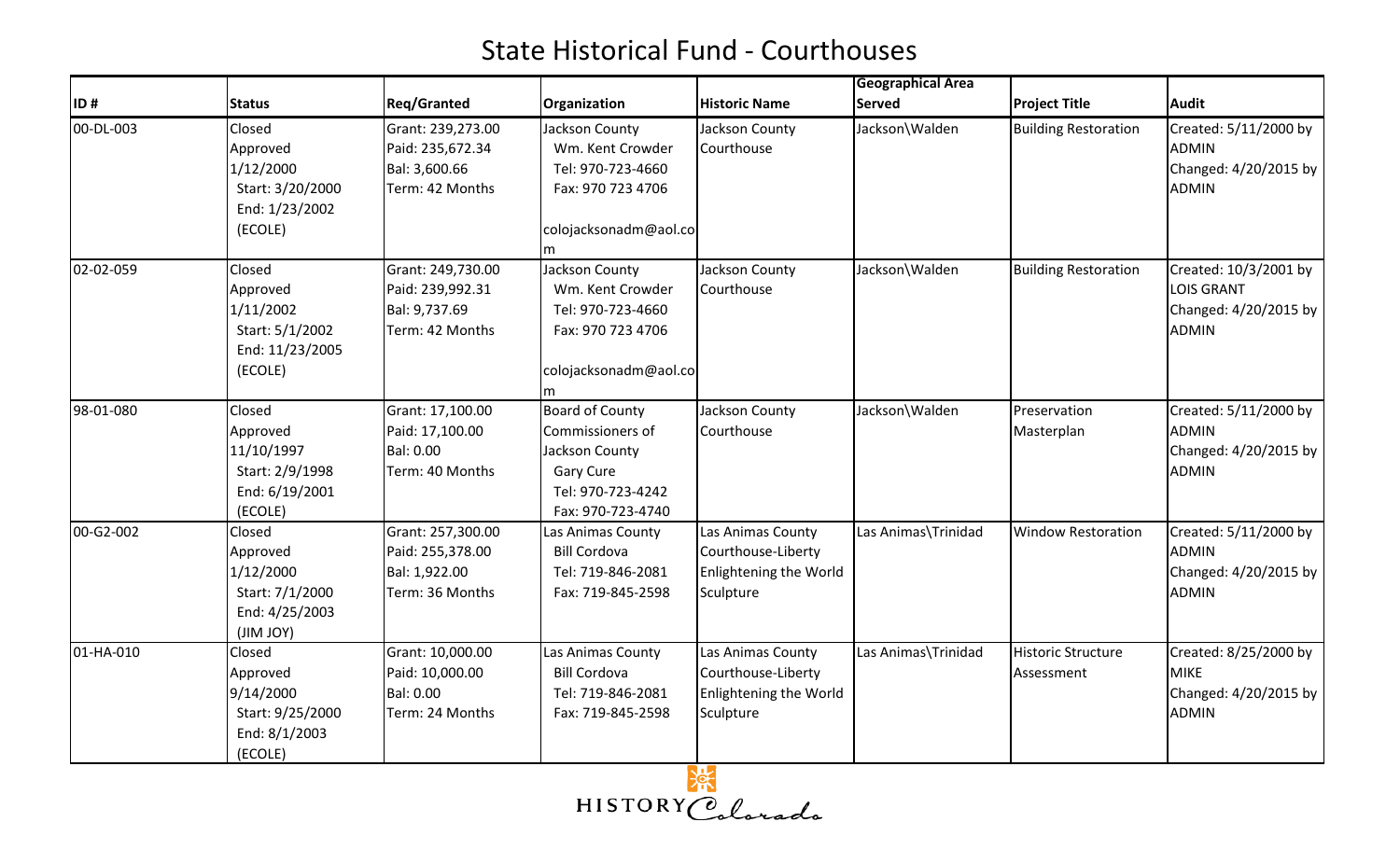|           |                                                                                     |                                                                              |                                                                                                                                                                        |                            | Geographical Area |                                                                               |                                                                                     |
|-----------|-------------------------------------------------------------------------------------|------------------------------------------------------------------------------|------------------------------------------------------------------------------------------------------------------------------------------------------------------------|----------------------------|-------------------|-------------------------------------------------------------------------------|-------------------------------------------------------------------------------------|
| ID#       | <b>Status</b>                                                                       | <b>Reg/Granted</b>                                                           | Organization                                                                                                                                                           | <b>Historic Name</b>       | <b>Served</b>     | <b>Project Title</b>                                                          | <b>Audit</b>                                                                        |
| 00-HA-021 | Closed<br>Approved<br>12/8/1999<br>Start: 1/10/2000<br>End: 10/16/2001              | Grant: 9,900.00<br>Paid: 9,900.00<br><b>Bal: 0.00</b><br>Term: 18 Months     | Logan County Board of<br><b>County Commissioners</b><br>(LCBOCC)<br>James R. La Force<br>Tel: 970-522-0888                                                             | Logan County<br>Courthouse | Logan\Sterling    | <b>Historic Structure</b><br>Assessment                                       | Created: 5/11/2000 by<br>ADMIN<br>Changed: 4/20/2015 by<br><b>ADMIN</b>             |
|           | (JON HELD)                                                                          |                                                                              | Fax: 970-522-4018<br>logan@kci.net                                                                                                                                     |                            |                   |                                                                               |                                                                                     |
| 02-02-077 | Closed<br>Approved<br>1/11/2002<br>Start: 5/1/2002<br>End: 9/23/2005<br>(NRICKEY)   | Grant: 208,140.00<br>Paid: 208,140.00<br><b>Bal: 0.00</b><br>Term: 40 Months | Logan County Board of<br><b>County Commissioners</b><br>(LCBOCC)<br>Gene A. Meisner<br>Tel: (970) 522-0888<br>Fax: 970-522-4018<br>commissioners@loganc<br>ountyco.gov | Logan County<br>Courthouse | Logan\Sterling    | Window and Door<br><b>Restoration and ADA</b><br>Ramp Installation            | Created: 10/3/2001 by<br><b>LOIS GRANT</b><br>Changed: 4/20/2015 by<br><b>ADMIN</b> |
| 04-02-027 | Closed<br>Approved<br>1/16/2004<br>Start: 5/20/2004<br>End: 12/31/2007<br>(NRICKEY) | Grant: 250,000.00<br>Paid: 250,000.00<br><b>Bal: 0.00</b><br>Term: 43 Months | Logan County Board of<br><b>County Commissioners</b><br>(LCBOCC)<br>Gene A. Meisner<br>Tel: (970) 522-0888<br>Fax: 970-522-4018<br>commissioners@loganc<br>ountyco.gov | Logan County<br>Courthouse | Logan\Sterling    | <b>Interior and Exterior</b><br>Restoration and<br><b>Mechanical Upgrades</b> | Created: 10/2/2003 by<br>DAVID DEYLOFF<br>Changed: 4/20/2015 by<br><b>ADMIN</b>     |

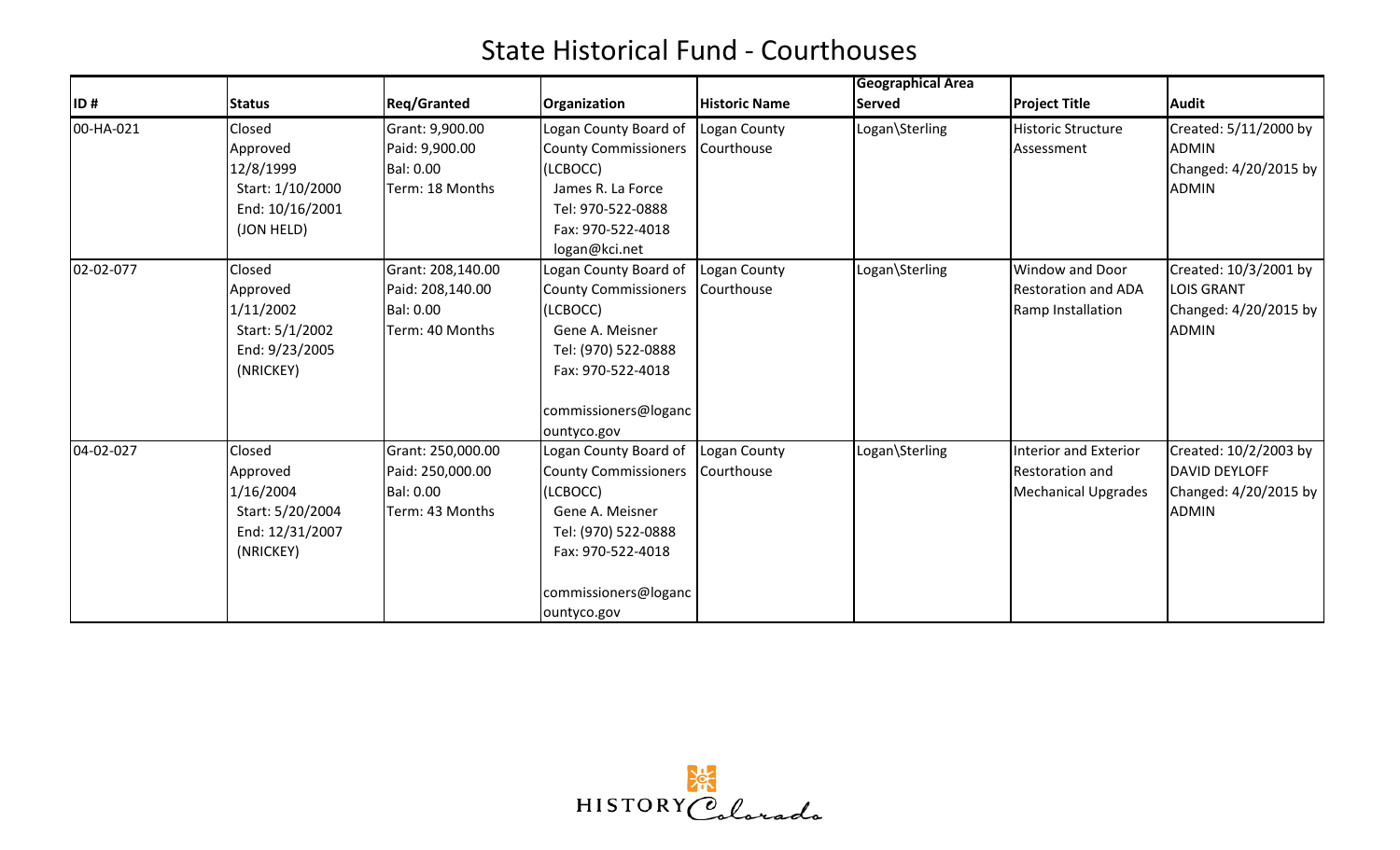|           |                                                                                      |                                                                            |                                                                                                                                                         |                            | <b>Geographical Area</b> |                                                                   |                                                                                   |
|-----------|--------------------------------------------------------------------------------------|----------------------------------------------------------------------------|---------------------------------------------------------------------------------------------------------------------------------------------------------|----------------------------|--------------------------|-------------------------------------------------------------------|-----------------------------------------------------------------------------------|
| ID#       | Status                                                                               | <b>Reg/Granted</b>                                                         | Organization                                                                                                                                            | <b>Historic Name</b>       | <b>Served</b>            | <b>Project Title</b>                                              | <b>Audit</b>                                                                      |
| 07-01-025 | Closed<br>Approved<br>7/12/2006<br>Start: 12/15/2006<br>End: 6/30/2009<br>(NRICKEY)  | Grant: 242,870.00<br>Paid: 232,470.02<br>Bal: 10,399.98<br>Term: 30 Months | Logan County dba<br>Logan County<br>Commissioners<br>Jack H. McLavey<br>Tel: 970-522-0888<br>Fax: 970-522-4018<br>commissioners@loganc                  | Logan County<br>Courthouse | Logan\Sterling           | Interior Rehabilitation<br>and Exterior<br>Restoration            | Created: 4/4/2006 by<br><b>DJOHNSON</b><br>Changed: 4/20/2015 by<br><b>ADMIN</b>  |
|           |                                                                                      |                                                                            | ountyco.gov                                                                                                                                             |                            |                          |                                                                   |                                                                                   |
| 08-01-020 | Closed<br>Approved<br>6/11/2007<br>Start: 4/8/2008<br>End: 10/31/2010<br>(CNIEB)     | Grant: 149,000.00<br>Paid: 149,000.00<br>Bal: 0.00<br>Term: 30 Months      | Logan County dba<br>Logan County<br>Commissioners<br>Jack H. McLavey<br>Tel: 970-522-0888<br>Fax: 970-522-4018<br>commissioners@loganc<br>ountyco.gov   | Logan County<br>Courthouse | Logan\Sterling           | <b>Interior Restoration</b>                                       | Created: 4/3/2007 by<br><b>DJOHNSON</b><br>Changed: 4/20/2015 by<br>ADMIN         |
| 09-02-056 | Closed<br>Approved<br>12/16/2008<br>Start: 7/8/2009<br>End: 10/31/2011<br>(PKINNEAR) | Grant: 410,770.00<br>Paid: 352,544.10<br>Bal: 58,225.90<br>Term: 27 Months | Logan County dba<br>Logan County<br>Commissioners<br>Debbie Zwirn<br>Tel: 970-522-0888 ext.<br>224<br>Fax: 970-522-4018<br>dzwirn@logancountyco.<br>gov | Logan County<br>Courthouse | Logan\Sterling           | Interior and Exterior<br><b>Rehabilitation and</b><br>Restoration | Created: 10/3/2008 by<br><b>DJOHNSON</b><br>Changed: 4/20/2015 by<br><b>ADMIN</b> |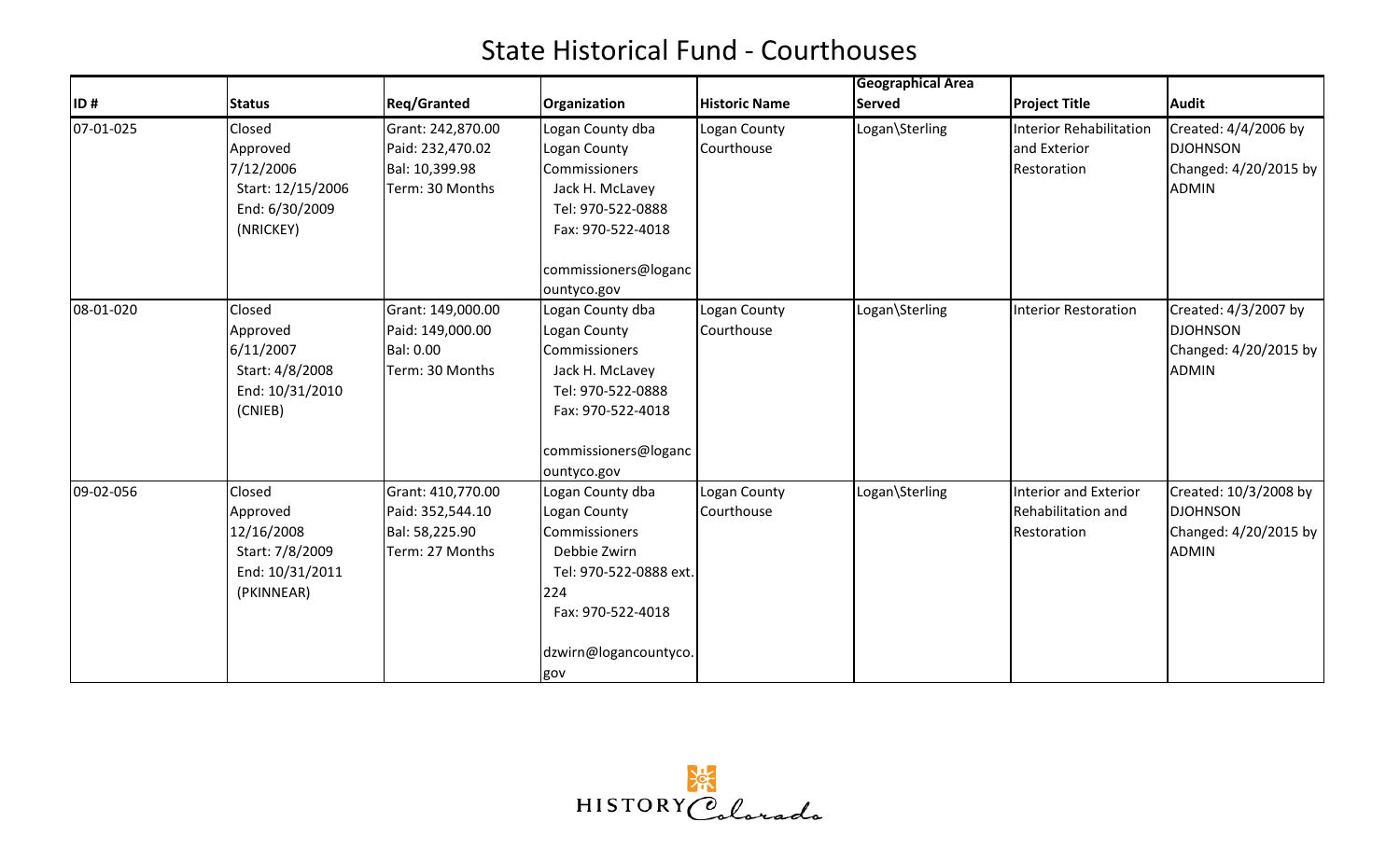|           |                                                                                      |                                                                            |                                                                                                                                                                                                |                                      | <b>Geographical Area</b> |                                                         |                                                                                   |
|-----------|--------------------------------------------------------------------------------------|----------------------------------------------------------------------------|------------------------------------------------------------------------------------------------------------------------------------------------------------------------------------------------|--------------------------------------|--------------------------|---------------------------------------------------------|-----------------------------------------------------------------------------------|
| ID#       | <b>Status</b>                                                                        | <b>Reg/Granted</b>                                                         | Organization                                                                                                                                                                                   | <b>Historic Name</b>                 | <b>Served</b>            | <b>Project Title</b>                                    | <b>Audit</b>                                                                      |
| 11-M1-008 | Closed<br>Approved<br>5/26/2010<br>Start: 9/24/2010<br>End: 10/1/2012<br>(PKINNEAR)  | Grant: 35,000.00<br>Paid: 26,273.80<br>Bal: 8,726.20<br>Term: 24 Months    | Logan County Board of   Logan County<br><b>County Commissioners</b><br>(LCBOCC)<br>Debbie Zwirn<br>Tel: 970-522-0888 ext.<br>224<br>Fax: 970-522-4018<br>dzwirn@logancountyco.<br>gov          | Courthouse                           | Logan\Sterling           | Lower Level Piping and<br><b>Ceiling Rehabilitation</b> | Created: 4/5/2010 by<br>GGAYOU<br>Changed: 4/20/2015 by<br>ADMIN                  |
| 12-01-064 | Closed<br>Approved<br>6/20/2011<br>Start: 3/12/2012<br>End: 3/12/2014<br>(AMCCLEAVE) | Grant: 293,447.00<br>Paid: 277,859.77<br>Bal: 15,587.23<br>Term: 24 Months | Logan County Board of   Logan County<br>County Commissioners Courthouse<br>(LCBOCC)<br>Dave Donaldson<br>Tel: 970-522-0888 ext.<br>225<br>Fax: 970-522-4018<br>donaldson@logancount<br>yco.gov |                                      | Logan\Sterling           | <b>Exterior Restoration</b><br>and Rehabilitation       | Created: 4/4/2011 by<br>AEHRGOTT<br>Changed: 4/20/2015 by<br><b>ADMIN</b>         |
| 01-02-091 | Closed<br>Approved<br>1/10/2001<br>Start: 6/25/2001<br>End: 11/6/2002<br>(JON HELD)  | Grant: 52,765.00<br>Paid: 49,990.00<br>Bal: 2,775.00<br>Term: 25 Months    | <b>Mesa County</b><br>Jim Raff<br>Tel: 970-244-3235<br>Fax: 970-244-3240<br>jraff@co.mesa.co.us                                                                                                | <b>Mesa County</b><br>Courthouse     | Mesa\Grand Junction      | <b>Roof Replacement</b>                                 | Created: 10/2/2000 by<br><b>MIKE</b><br>Changed: 4/20/2015 by<br><b>ADMIN</b>     |
| 10-M2-023 | Closed<br>Approved<br>11/6/2009<br>Start: 7/30/2010<br>End: 7/31/2012<br>(GGAYOU)    | Grant: 35,000.00<br>Paid: 31,092.37<br>Bal: 3,907.63<br>Term: 24 Months    | <b>Montrose County</b><br>Erica Weeks<br>Tel: 970-252-4517<br>eweeks@montrosecou<br>nty.net                                                                                                    | <b>Montrose County</b><br>Courthouse | Montrose\Montrose        | <b>Historic Structure</b><br>Assessment                 | Created: 10/5/2009 by<br><b>DJOHNSON</b><br>Changed: 4/20/2015 by<br><b>ADMIN</b> |

HISTORY Colorado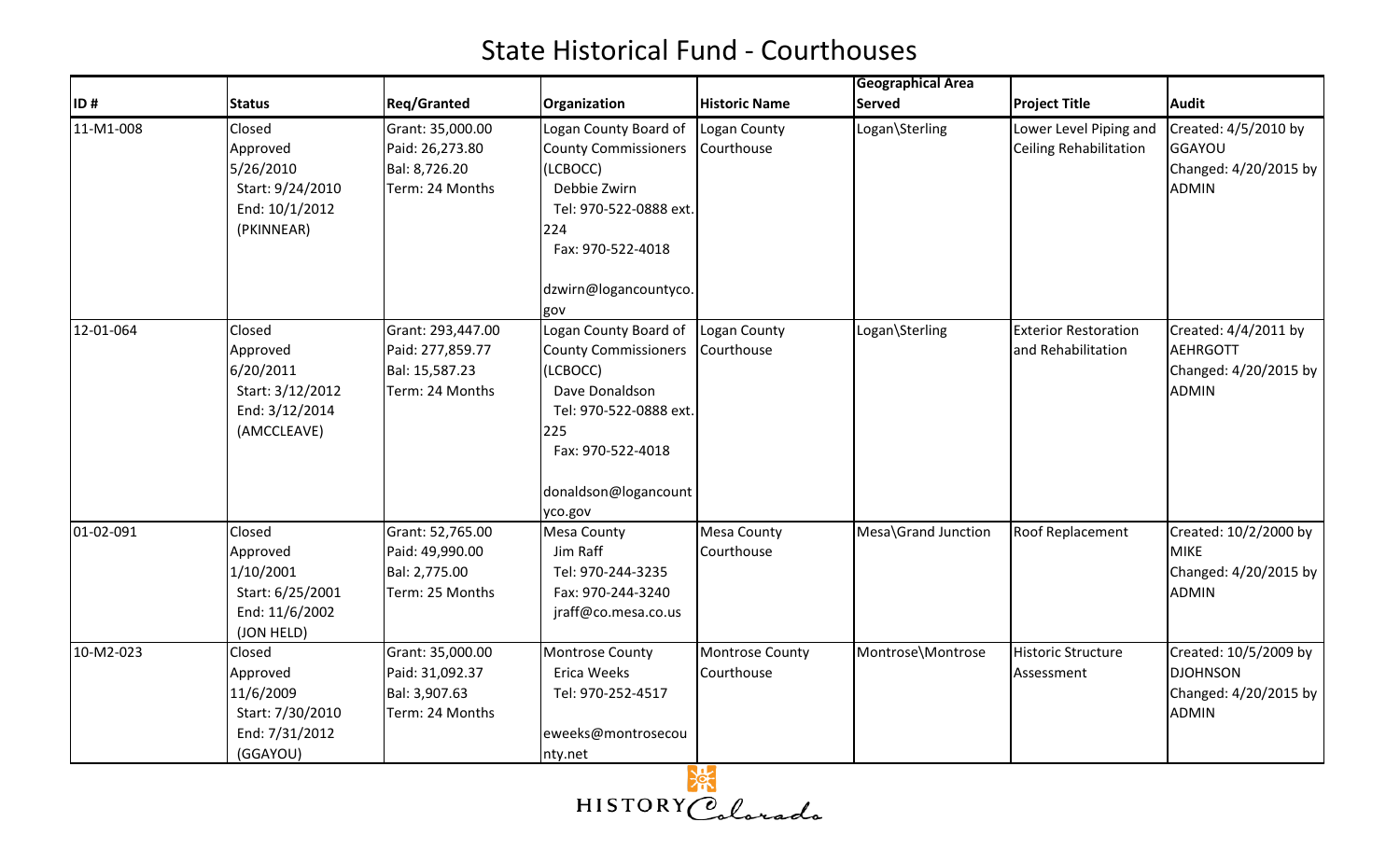|           |                                                                                     |                                                                            |                                                                                 |                                             | <b>Geographical Area</b> |                                                                  |                                                                                       |
|-----------|-------------------------------------------------------------------------------------|----------------------------------------------------------------------------|---------------------------------------------------------------------------------|---------------------------------------------|--------------------------|------------------------------------------------------------------|---------------------------------------------------------------------------------------|
| ID#       | <b>Status</b>                                                                       | <b>Reg/Granted</b>                                                         | Organization                                                                    | <b>Historic Name</b>                        | <b>Served</b>            | <b>Project Title</b>                                             | <b>Audit</b>                                                                          |
| 96-01-173 | Closed<br>Approved<br>11/8/1995<br>Start: 5/17/1996<br>End: 12/13/1996<br>(GERALYN) | Grant: 78,265.00<br>Paid: 78,265.00<br>Bal: 0.00<br>Term: 18 Months        | <b>Montrose County</b><br>Maurice Cutler<br>Tel: 970-249-6688                   | <b>Montrose County</b><br>Courthouse        | Montrose\Montrose        | Interior and Window<br>Restoration                               | Created: 5/11/2000 by<br><b>ADMIN</b><br>Changed: 4/20/2015 by<br><b>ADMIN</b>        |
| 97-01-015 | Closed<br>Approved<br>3/12/1997<br>Start: 5/1/1997<br>End: 9/5/1997<br>(GERALYN)    | Grant: 38,163.00<br>Paid: 38,163.00<br>Bal: 0.00<br>Term: 9 Months         | <b>Montrose County</b><br>Maurice Cutler<br>Tel: 970-249-6688                   | <b>Montrose County</b><br>Courthouse        | Montrose\Montrose        | Window Repair and<br>Replacement                                 | Created: 5/11/2000 by<br><b>ADMIN</b><br>Changed: 4/20/2015 by<br><b>ADMIN</b>        |
| 98-02-007 | Closed<br>Approved<br>1/14/1998<br>Start: 3/15/1998<br>End: 6/30/1999<br>(AMY)      | Grant: 14,000.00<br>Paid: 12,762.50<br>Bal: 1,237.50<br>Term: 15 Months    | Montrose County<br>Maurice Cutler<br>Tel: 970-249-6688                          | <b>Montrose County</b><br>Courthouse        | Montrose\Montrose        | <b>Exterior Restoration</b><br>and Electrical Repair             | Created: 5/11/2000 by<br><b>ADMIN</b><br>Changed: 4/20/2015 by<br><b>ADMIN</b>        |
| 99-01-004 | Closed<br>Approved<br>7/8/1998<br>Start: 9/15/1998<br>End: 3/1/2000<br>(AMY)        | Grant: 35,400.00<br>Paid: 35,400.00<br><b>Bal: 0.00</b><br>Term: 18 Months | Montrose County<br><b>Maurice Cutler</b><br>Tel: 970-249-6688                   | <b>Montrose County</b><br>Courthouse        | Montrose\Montrose        | Exterior, Stairway<br>Reconstruction and<br>Lobby Rehabilitation | Created: 5/11/2000 by<br><b>ADMIN</b><br>Changed: 4/20/2015 by<br><b>ADMIN</b>        |
| 03-01-058 | Closed<br>Approved<br>7/13/2002<br>Start: 4/1/2003<br>End: 12/17/2004<br>(GGAYOU)   | Grant: 299,185.00<br>Paid: 277,919.59<br>Bal: 21,265.41<br>Term: 20 Months | <b>Morgan County</b><br>David W. Bute<br>Tel: 970-542-3510<br>dbute@hotmail.com | <b>Morgan County</b><br>Courthouse and Jail | Morgan\Fort Morgan       | <b>Adaptive Reuse Study</b><br>and Rehabilitation                | Created: 4/2/2002 by<br><b>DAVID DEYLOFF</b><br>Changed: 4/20/2015 by<br><b>ADMIN</b> |

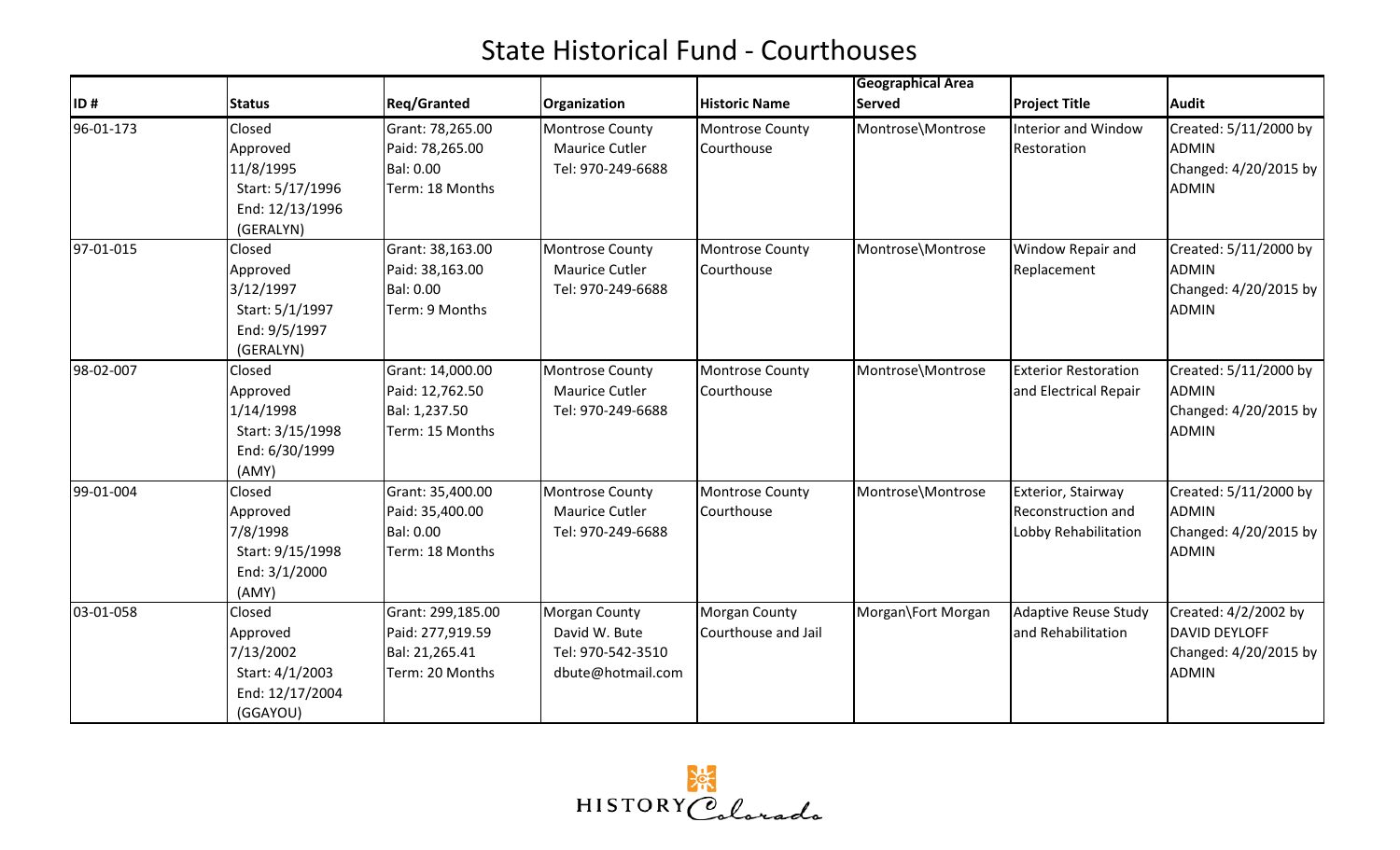|              |                  |                    |                       |                                      | <b>Geographical Area</b> |                              |                         |
|--------------|------------------|--------------------|-----------------------|--------------------------------------|--------------------------|------------------------------|-------------------------|
| ID#          | <b>Status</b>    | <b>Reg/Granted</b> | Organization          | <b>Historic Name</b>                 | <b>Served</b>            | <b>Project Title</b>         | <b>Audit</b>            |
| 05-02-028    | Closed           | Grant: 218,908.00  | <b>Ouray County</b>   | <b>Ouray County</b>                  | Ouray\Ouray              | <b>Interior and Exterior</b> | Created: 10/4/2004 by   |
|              | Approved         | Paid: 68,908.00    | Connie Hunt           | Courthouse and Jail                  |                          | Restoration                  | DAVID DEYLOFF           |
|              | 1/10/2005        | Bal: 150,000.00    | Tel: (970) 325-7263   |                                      |                          |                              | Changed: $4/20/2015$ by |
|              | Start: 8/15/2005 | Term: 44 Months    |                       |                                      |                          |                              | <b>ADMIN</b>            |
|              | End: 4/27/2009   |                    | chunt@ouraycountyco.  |                                      |                          |                              |                         |
|              | (JSTRATIS)       |                    | gov                   |                                      |                          |                              |                         |
| 02-02-073    | Closed           | Grant: 40,900.00   | <b>Ouray County</b>   | <b>Ouray County</b>                  | Ouray\Ouray              | <b>Window Restoration</b>    | Created: 10/3/2001 by   |
|              | Approved         | Paid: 40,900.00    | Connie Hunt           | Courthouse and Jail                  |                          |                              | <b>LOIS GRANT</b>       |
|              | 1/11/2002        | Bal: 0.00          | Tel: (970) 325-7263   |                                      |                          |                              | Changed: 4/20/2015 by   |
|              | Start: 3/1/2002  | Term: 26 Months    |                       |                                      |                          |                              | <b>ADMIN</b>            |
|              | End: 5/26/2004   |                    | chunt@ouraycountyco.  |                                      |                          |                              |                         |
|              | (JIM JOY)        |                    | gov                   |                                      |                          |                              |                         |
| 02-02-073.01 | Closed           | Grant: 16,650.00   | <b>Ouray County</b>   | <b>Ouray County</b>                  | Ouray\Ouray              | <b>Window Restoration</b>    | Created: 4/10/2003 by   |
|              | Approved         | Paid: 16,650.00    | Connie Hunt           | Courthouse and Jail                  |                          | (Increase FY-03)             | <b>MIKE LUCKI</b>       |
|              | 6/11/2003        | Bal: 0.00          | Tel: (970) 325-7263   |                                      |                          |                              | Changed: 4/20/2015 by   |
|              | Start: 6/26/2003 | Term: 11 Months    |                       |                                      |                          |                              | <b>ADMIN</b>            |
|              | End: 5/26/2004   |                    | chunt@ouraycountyco.  |                                      |                          |                              |                         |
|              | (JIM JOY)        |                    | gov                   |                                      |                          |                              |                         |
| 04-M2-037    | Closed           | Grant: 23,985.00   | <b>Ouray County</b>   | <b>Ouray County</b>                  | Ouray\Ouray              | Construction                 | Created: 10/7/2003 by   |
|              | Approved         | Paid: 23,985.00    | Connie Hunt           | Courthouse and Jail                  |                          | Documents                    | DAVID DEYLOFF           |
|              | 11/3/2003        | Bal: 0.00          | Tel: (970) 325-7263   |                                      |                          |                              | Changed: 4/20/2015 by   |
|              | Start: 2/5/2004  | Term: 37 Months    |                       |                                      |                          |                              | <b>ADMIN</b>            |
|              | End: 3/9/2007    |                    | chunt@ouraycountyco.  |                                      |                          |                              |                         |
|              | (JSTRATIS)       |                    | gov                   |                                      |                          |                              |                         |
| 00-HA-025    | Closed           | Grant: 10,000.00   | Park County           | Park County Courthouse Park\Fairplay |                          | <b>Historic Structure</b>    | Created: 5/11/2000 by   |
|              | Approved         | Paid: 10,000.00    | Jackie W. Powell      | and Jail                             |                          | Assessment                   | <b>ADMIN</b>            |
|              | 12/8/1999        | <b>Bal: 0.00</b>   | Tel: (719) 539-1826   |                                      |                          |                              | Changed: 4/20/2015 by   |
|              | Start: 1/3/2000  | Term: 18 Months    | Fax: (719) 539-1827   |                                      |                          |                              | <b>ADMIN</b>            |
|              | End: 7/27/2001   |                    |                       |                                      |                          |                              |                         |
|              | (JON HELD)       |                    | jacpowell@bresnan.net |                                      |                          |                              |                         |
|              |                  |                    |                       |                                      |                          |                              |                         |

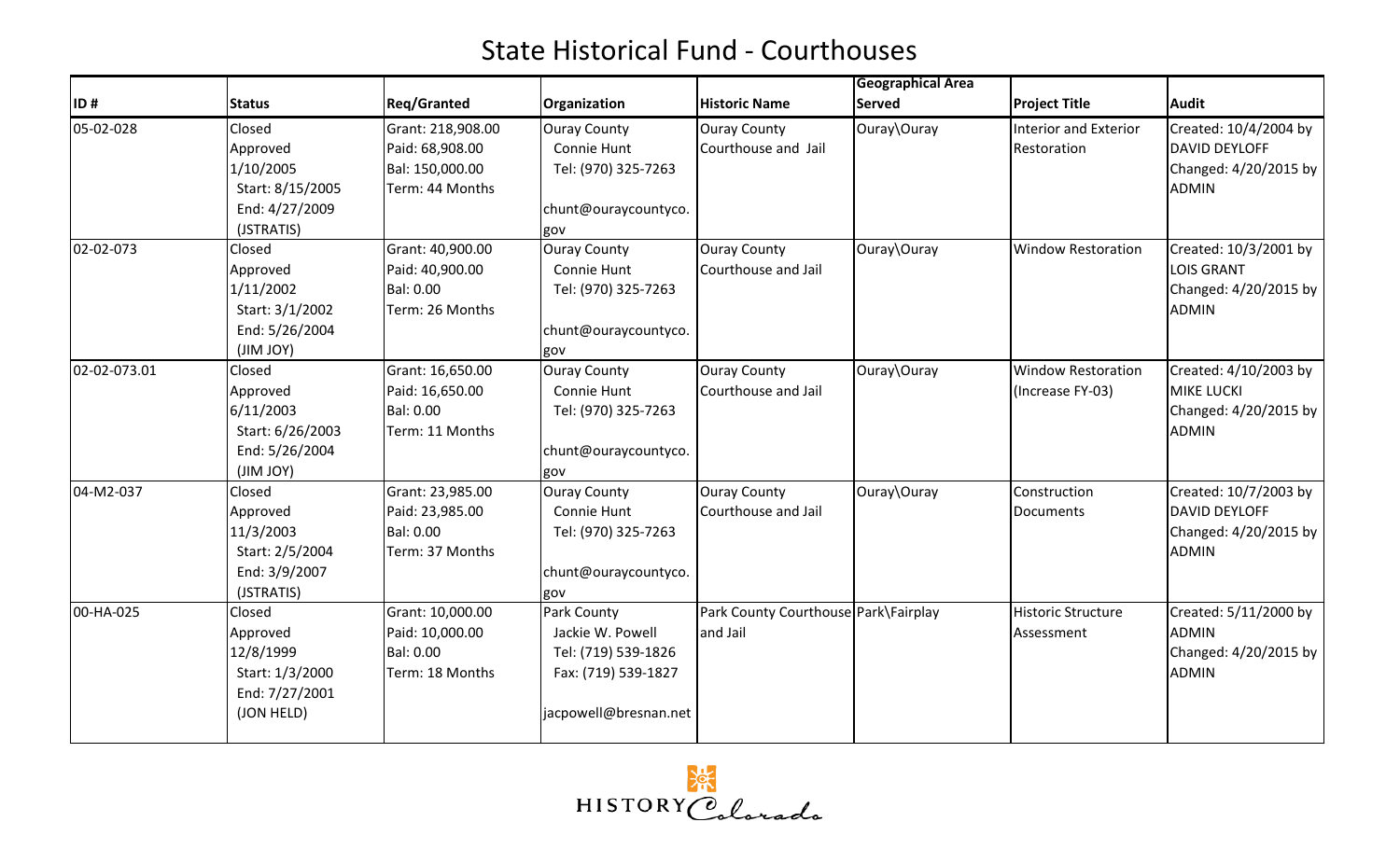|           |                  |                    |                             |                                      | <b>Geographical Area</b> |                             |                       |
|-----------|------------------|--------------------|-----------------------------|--------------------------------------|--------------------------|-----------------------------|-----------------------|
| ID#       | <b>Status</b>    | <b>Reg/Granted</b> | Organization                | <b>Historic Name</b>                 | <b>Served</b>            | <b>Project Title</b>        | <b>Audit</b>          |
| 02-02-029 | Closed           | Grant: 68,640.00   | Park County                 | Park County Courthouse Park\Fairplay |                          | Roof Replacement and        | Created: 10/2/2001 by |
|           | Approved         | Paid: 68,380.99    | Kathie Moore                | and Jail                             |                          | Chimney                     | <b>LOIS GRANT</b>     |
|           | 1/11/2002        | Bal: 259.01        | Tel: 719-836-4298           |                                      |                          | Reconstruction              | Changed: 4/20/2015 by |
|           | Start: 3/12/2002 | Term: 24 Months    | Fax: 719-836-3273           |                                      |                          |                             | <b>ADMIN</b>          |
|           | End: 3/25/2004   |                    | pchpac@amigo.net            |                                      |                          |                             |                       |
|           | (JON HELD)       |                    |                             |                                      |                          |                             |                       |
| 05-M1-036 | Closed           | Grant: 18,450.00   | Park County                 | Park County Courthouse Park\Fairplay |                          | <b>Exterior Stair</b>       | Created: 4/2/2004 by  |
|           | Approved         | Paid: 18,072.47    | Linda Balough               | and Jail                             |                          | Restoration                 | <b>DAVID DEYLOFF</b>  |
|           | 5/12/2004        | Bal: 377.53        | Tel: 719-836-4298           |                                      |                          |                             | Changed: 4/20/2015 by |
|           | Start: 8/31/2004 | Term: 20 Months    | Fax: 719-836-0863           |                                      |                          |                             | <b>ADMIN</b>          |
|           | End: 4/24/2006   |                    | lbalough@parkco.us          |                                      |                          |                             |                       |
|           | (JON HELD)       |                    |                             |                                      |                          |                             |                       |
| 13-M1-007 | Closed           | Grant: 27,400.00   | Park County Board of        | Park County Courthouse Park\Fairplay |                          | <b>Window Restoration</b>   | Created: 3/30/2012 by |
|           | Approved         | Paid: 24,470.00    | <b>County Commissioners</b> | and Jail                             |                          | and Rehabilitation          | <b>AEHRGOTT</b>       |
|           | 5/18/2012        | Bal: 2,930.00      | Erica Duvic                 |                                      |                          |                             | Changed: 4/20/2015 by |
|           | Start: 8/15/2012 | Term: 24 Months    | Tel: 719-836-4273           |                                      |                          |                             | <b>ADMIN</b>          |
|           | End: 8/15/2014   |                    | Fax: 719-836-4351           |                                      |                          |                             |                       |
|           | (ECOLE)          |                    | eduvic@parkco.us            |                                      |                          |                             |                       |
| 15-M1-003 | Closed           | Grant: 24,088.00   | Park County Board of        | Park County Courthouse Park\Fairplay |                          | <b>Exterior Restoration</b> | Created: 3/31/2014 by |
|           | Approved         | Paid: 21,911.26    | <b>County Commissioners</b> | and Jail                             |                          |                             | <b>DJOHNSON</b>       |
|           | 5/14/2014        | Bal: 2,176.74      | Erin Gibbs                  |                                      |                          |                             | Changed: 5/6/2016 by  |
|           | Start: 7/29/2014 | Term: 24 Months    | Tel: (719) 836-4292         |                                      |                          |                             | <b>SFRAWLEY</b>       |
|           | End: 7/15/2016   |                    | egibbs@parkco.us            |                                      |                          |                             |                       |
|           | (AMCCLEAVE)      |                    |                             |                                      |                          |                             |                       |
| 09-M2-022 | Closed           | Grant: 10,972.00   | <b>Phillips County</b>      | <b>Phillips County</b>               | Phillips\Holyoke         | <b>Exterior Restoration</b> | Created: 10/3/2008 by |
|           | Approved         | Paid: 10,113.82    | Randy Schafer               | Courthouse                           |                          |                             | <b>DJOHNSON</b>       |
|           | 11/7/2008        | Bal: 858.18        | Tel: (970) 854-3778         |                                      |                          |                             | Changed: 4/20/2015 by |
|           | Start: 4/6/2009  | Term: 36 Months    | Fax: (970) 854-3811         |                                      |                          |                             | <b>ADMIN</b>          |
|           | End: 4/6/2012    |                    |                             |                                      |                          |                             |                       |
|           | (AMCCLEAVE)      |                    | randy.schafer@phillipsc     |                                      |                          |                             |                       |
|           |                  |                    | ounty.co                    |                                      |                          |                             |                       |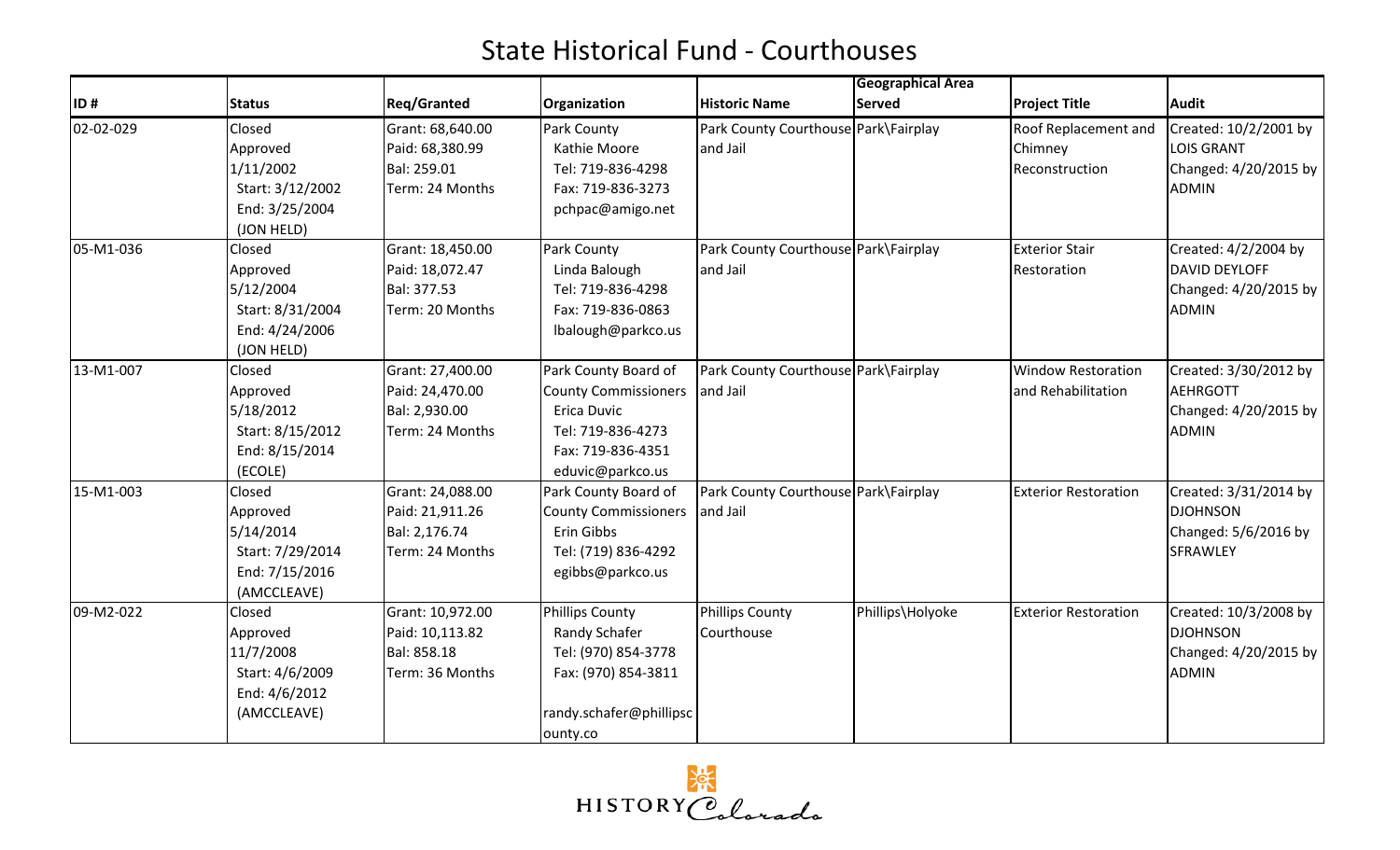| ID#       | <b>Status</b>                                                                         | <b>Reg/Granted</b>                                                         | Organization                                                                                                                 | <b>Historic Name</b>                                                  | <b>Geographical Area</b><br><b>Served</b> | <b>Project Title</b>                    | Audit                                                                            |
|-----------|---------------------------------------------------------------------------------------|----------------------------------------------------------------------------|------------------------------------------------------------------------------------------------------------------------------|-----------------------------------------------------------------------|-------------------------------------------|-----------------------------------------|----------------------------------------------------------------------------------|
| 14-02-002 | Closed<br>Approved<br>12/23/2013<br>Start: 4/15/2014<br>End: 4/15/2016<br>(AMCCLEAVE) | Grant: 110,472.00<br>Paid: 108,440.48<br>Bal: 2,031.52<br>Term: 24 Months  | <b>Phillips County</b><br>Randy Schafer<br>Tel: (970) 854-3778<br>Fax: (970) 854-3811<br>randy.schafer@phillipsc<br>ounty.co | Phillips County<br>Courthouse                                         | Phillips\Holyoke                          | Window and Chimney<br>Restoration       | Created: 10/1/2013 by<br><b>DJOHNSON</b><br>Changed: 6/29/2016 by<br>MCHICHESTER |
| 17-M2-001 | Active<br>Approved<br>11/22/2016<br>Start: 2/3/2017<br>End: 2/3/2019<br>(AMCCLEAVE)   | Grant: 17,350.00<br>Paid: 0.00<br>Bal: 17,350.00<br>Term: 24 Months        | <b>Phillips County</b><br>Randy Schafer<br>Tel: (970) 854-3778<br>Fax: (970) 854-3811<br>randy.schafer@phillipsc<br>ounty.co | Phillips County<br>Courthouse                                         | Phillips\Holyoke                          | <b>Roof Preservation</b>                | Created: 10/3/2016 by<br><b>MEFLIN</b><br>Changed: 3/10/2017 by<br><b>KPUGH</b>  |
| 01-G1-003 | Closed<br>Approved<br>7/15/2000<br>Start: 10/1/2000<br>End: 9/28/2004<br>(NRICKEY)    | Grant: 271,152.00<br>Paid: 180,267.31<br>Bal: 90,884.69<br>Term: 47 Months | <b>Prowers County</b><br>Linda Fairbairn<br>Tel: 719-336-8030<br>Fax: 719-336-2255<br>ctyadmin@ria.net                       | <b>Prowers County</b><br><b>Building-Prowers</b><br>County Courthouse | Prowers\Lamar                             | <b>Exterior Restoration</b>             | Created: 5/11/2000 by<br><b>ADMIN</b><br>Changed: 4/20/2015 by<br><b>ADMIN</b>   |
| 99-M2-047 | Closed<br>Approved<br>1/13/1999<br>Start: 1/18/1999<br>End: 1/31/2000<br>(0)          | Grant: 2,250.00<br>Paid: 2,250.00<br><b>Bal: 0.00</b><br>Term: 12 Months   | <b>Prowers County</b><br>Linda Fairbairn<br>Tel: 719-336-8030<br>Fax: 719-336-2255<br>ctyadmin@ria.net                       | <b>Prowers County</b><br><b>Building-Prowers</b><br>County Courthouse | Prowers\Lamar                             | <b>Historic Structure</b><br>Assessment | Created: 5/11/2000 by<br><b>ADMIN</b><br>Changed: 4/20/2015 by<br><b>ADMIN</b>   |

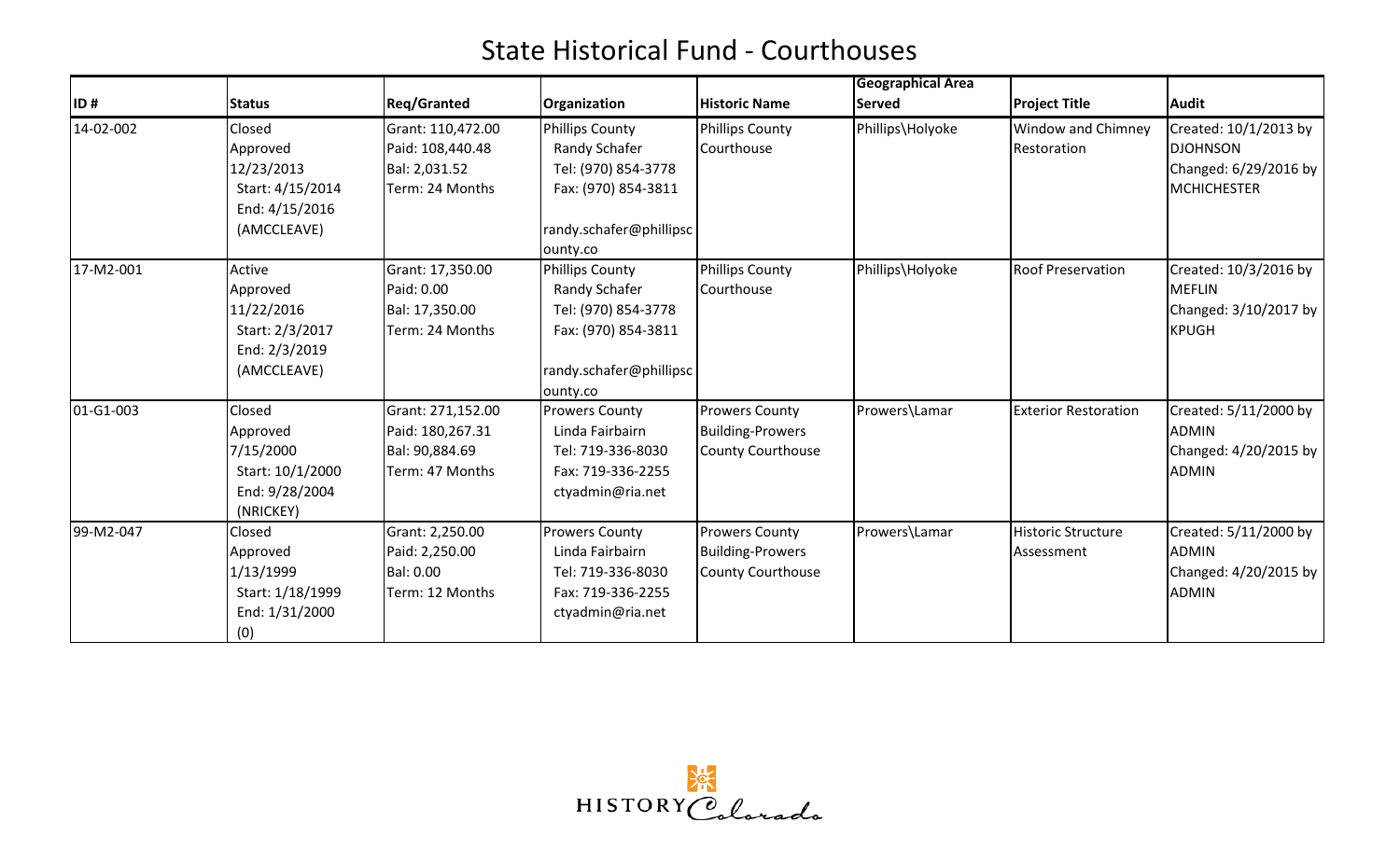|           |                                                                                     |                                                                            |                                                                                                                                                                    |                                   | <b>Geographical Area</b>          |                                                    |                                                                                      |
|-----------|-------------------------------------------------------------------------------------|----------------------------------------------------------------------------|--------------------------------------------------------------------------------------------------------------------------------------------------------------------|-----------------------------------|-----------------------------------|----------------------------------------------------|--------------------------------------------------------------------------------------|
| ID#       | <b>Status</b>                                                                       | <b>Reg/Granted</b>                                                         | Organization                                                                                                                                                       | <b>Historic Name</b>              | <b>Served</b>                     | <b>Project Title</b>                               | <b>Audit</b>                                                                         |
| 06-01-034 | Closed<br>Approved<br>7/11/2005<br>Start: 12/1/2005<br>End: 4/25/2008<br>(NRICKEY)  | Grant: 39,750.00<br>Paid: 39,750.00<br>Bal: 0.00<br>Term: 28 Months        | Pueblo County Board of Pueblo County<br><b>Commissioners</b><br>Fran McClave<br>Tel: 719-583-4594<br>Fax: 719-583-4811<br>mcclave@co.pueblo.co.                    | Courthouse                        | Pueblo\Pueblo                     | <b>Historic Structure</b><br>Assessment            | Created: 3/31/2005 by<br><b>RODNEY CARR</b><br>Changed: 4/20/2015 by<br><b>ADMIN</b> |
| 09-M1-020 | Closed<br>Approved<br>5/8/2008<br>Start: 9/3/2008<br>End: 9/3/2010<br>(NRICKEY)     | Grant: 18,000.00<br>Paid: 18,000.00<br>Bal: 0.00<br>Term: 24 Months        | <b>us</b><br>Pueblo County Board of Pueblo County<br><b>Commissioners</b><br>Fran McClave<br>Tel: 719-583-4594<br>Fax: 719-583-4811<br>mcclave@co.pueblo.co.<br>us | Courthouse                        | Pueblo\Pueblo                     | <b>Clock Restoration</b>                           | Created: 4/1/2008 by<br><b>DJOHNSON</b><br>Changed: 4/20/2015 by<br><b>ADMIN</b>     |
| 08-01-039 | Closed<br>Approved<br>6/11/2007<br>Start: 2/25/2008<br>End: 5/31/2010<br>(JSTRATIS) | Grant: 250,000.00<br>Paid: 248,302.00<br>Bal: 1,698.00<br>Term: 27 Months  | <b>Routt County</b><br>Tim Winter<br>Tel: 970-870-5309<br>Fax: 970-879-3992<br>twinter@co.routt.co.us                                                              | <b>Routt County</b><br>Courthouse | Routt\Steamboat<br><b>Springs</b> | <b>Window Restoration</b>                          | Created: 4/3/2007 by<br><b>DJOHNSON</b><br>Changed: 4/20/2015 by<br><b>ADMIN</b>     |
| 09-02-005 | Closed<br>Approved<br>1/27/2009<br>Start: 7/13/2009<br>End: 7/31/2011<br>(JSTRATIS) | Grant: 246,564.00<br>Paid: 223,513.23<br>Bal: 23,050.77<br>Term: 24 Months | <b>Routt County</b><br>Tim Winter<br>Tel: 970-870-5309<br>Fax: 970-879-3992<br>twinter@co.routt.co.us                                                              | <b>Routt County</b><br>Courthouse | Routt\Steamboat<br><b>Springs</b> | <b>Exterior Preservation</b><br>and Rehabilitation | Created: 10/2/2008 by<br><b>DJOHNSON</b><br>Changed: 4/20/2015 by<br><b>ADMIN</b>    |

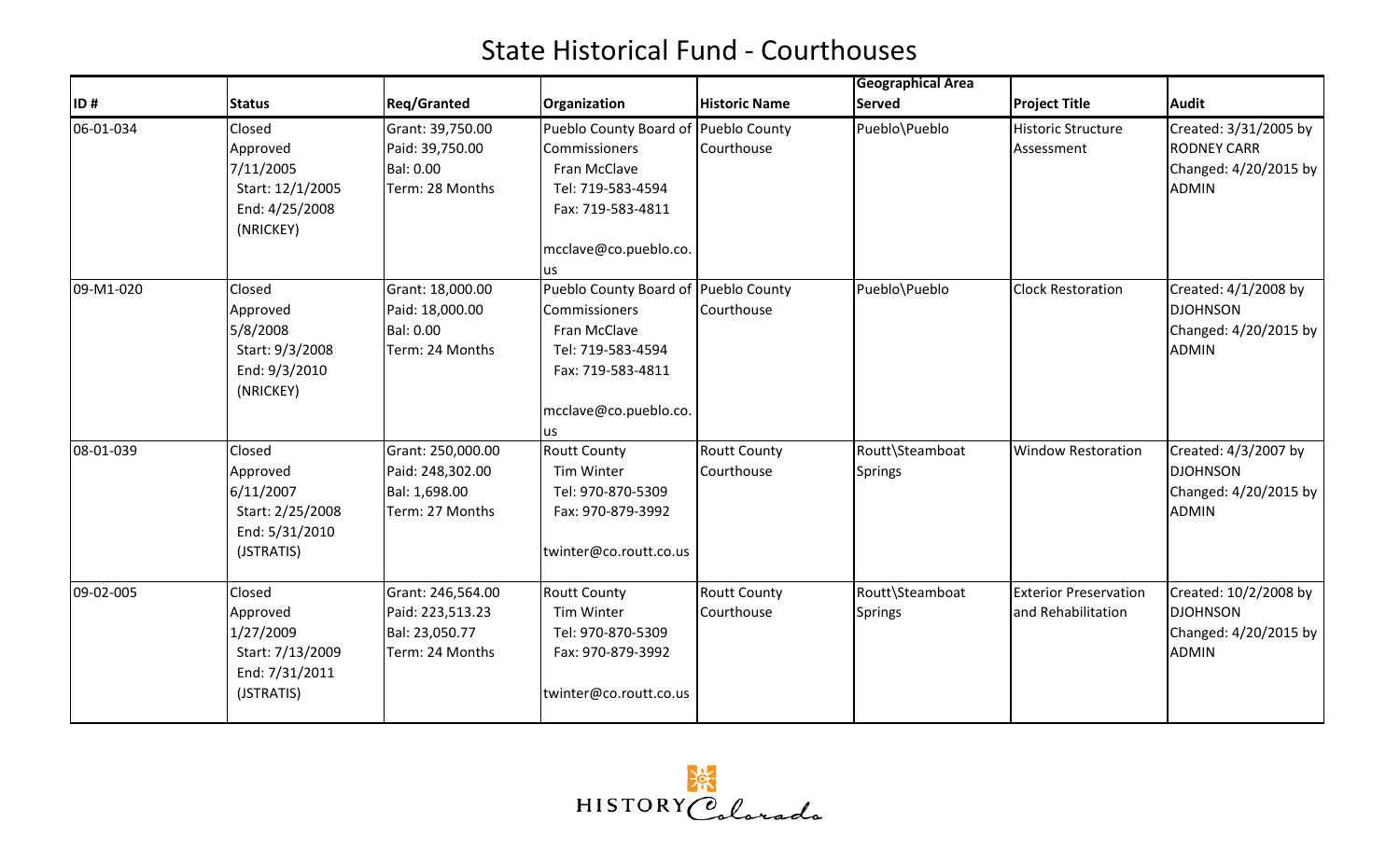|              |                                                                                     |                                                                                               |                                                                                                                   |                                                   | <b>Geographical Area</b> |                                         |                                                                                 |
|--------------|-------------------------------------------------------------------------------------|-----------------------------------------------------------------------------------------------|-------------------------------------------------------------------------------------------------------------------|---------------------------------------------------|--------------------------|-----------------------------------------|---------------------------------------------------------------------------------|
| ID#          | <b>Status</b>                                                                       | <b>Reg/Granted</b>                                                                            | Organization                                                                                                      | <b>Historic Name</b>                              | <b>Served</b>            | <b>Project Title</b>                    | <b>Audit</b>                                                                    |
| 02-HA-043    | Closed<br>Approved<br>3/13/2002<br>Start: 3/25/2002<br>End: 3/9/2004<br>(ECOLE)     | Grant: 9,000.00<br>Paid: 9,000.00<br>Bal: 0.00<br>Term: 24 Months                             | Saguache County<br>Peggy McIntosh<br>Tel: 719 655-2231<br>Fax: 719-655-2635                                       | Saguache County<br>Courthouse                     | Saguache\Saguache        | <b>Historic Structure</b><br>Assessment | Created: 2/6/2002 by<br>DAVID DEYLOFF<br>Changed: 4/20/2015 by<br><b>ADMIN</b>  |
| 97-M1-045    | Closed<br>Approved<br>3/12/1997<br>Start: 3/17/1997<br>End: 7/21/1998<br>(ECOLE)    | Grant: 5,000.00<br>Paid: 5,000.00<br>Bal: 0.00<br>Term: 17 Months                             | Saguache County<br><b>Brad Jones</b><br>Tel: 719-655-2231                                                         | Saguache County<br>Courthouse                     | Saguache\Saguache        | <b>Feasibility Study</b>                | Created: 5/11/2000 by<br><b>ADMIN</b><br>Changed: 4/20/2015 by<br><b>ADMIN</b>  |
| 99-M1-025    | Closed<br>Approved<br>7/8/1998<br>Start: 7/20/1998<br>End: 8/4/1999<br>(ECOLE)      | Grant: 5,450.00<br>Paid: 4,360.00<br>Bal: 1,090.00<br>Term: 13 Months                         | Saguache County<br><b>Brad Jones</b><br>Tel: 719-655-2231                                                         | Saguache Elementary<br>School-Courthouse<br>Annex | Saguache\Saguache        | <b>Roof Repair</b>                      | Created: 5/11/2000 by<br><b>ADMIN</b><br>Changed: 4/20/2015 by<br>ADMIN         |
| 00-DL-004    | Closed<br>Approved<br>1/12/2000<br>Start: 3/1/2000<br>End: 10/25/2001<br>(JSTRATIS) | Original: 860,000.00<br>Grant: 151,500.00<br>Paid: 151,500.00<br>Bal: 0.00<br>Term: 19 Months | San Juan County<br><b>Bill Norman</b><br>Tel: 970-387-5766<br>Fax: 970-387-5671<br>sanjuancounty@frontie<br>r.net | San Juan County<br>Courthouse                     | San Juan\Silverton       | <b>Building Restoration</b>             | Created: 5/11/2000 by<br><b>ADMIN</b><br>Changed: 4/20/2015 by<br><b>ADMIN</b>  |
| 00-DL-004.01 | Closed<br>Approved<br>1/12/2000<br>Start: 1/1/2001<br>End: 12/3/2002<br>(JSTRATIS)  | Grant: 174,495.00<br>Paid: 174,495.00<br>Bal: 0.00<br>Term: 30 Months                         | San Juan County<br><b>Bill Norman</b><br>Tel: 970-387-5766<br>Fax: 970-387-5671<br>sanjuancounty@frontie<br>r.net | San Juan County<br>Courthouse                     | San Juan\Silverton       | Building Restoration,<br>Phase II of IV | Created: 9/12/2000 by<br><b>GLORIA</b><br>Changed: 4/20/2015 by<br><b>ADMIN</b> |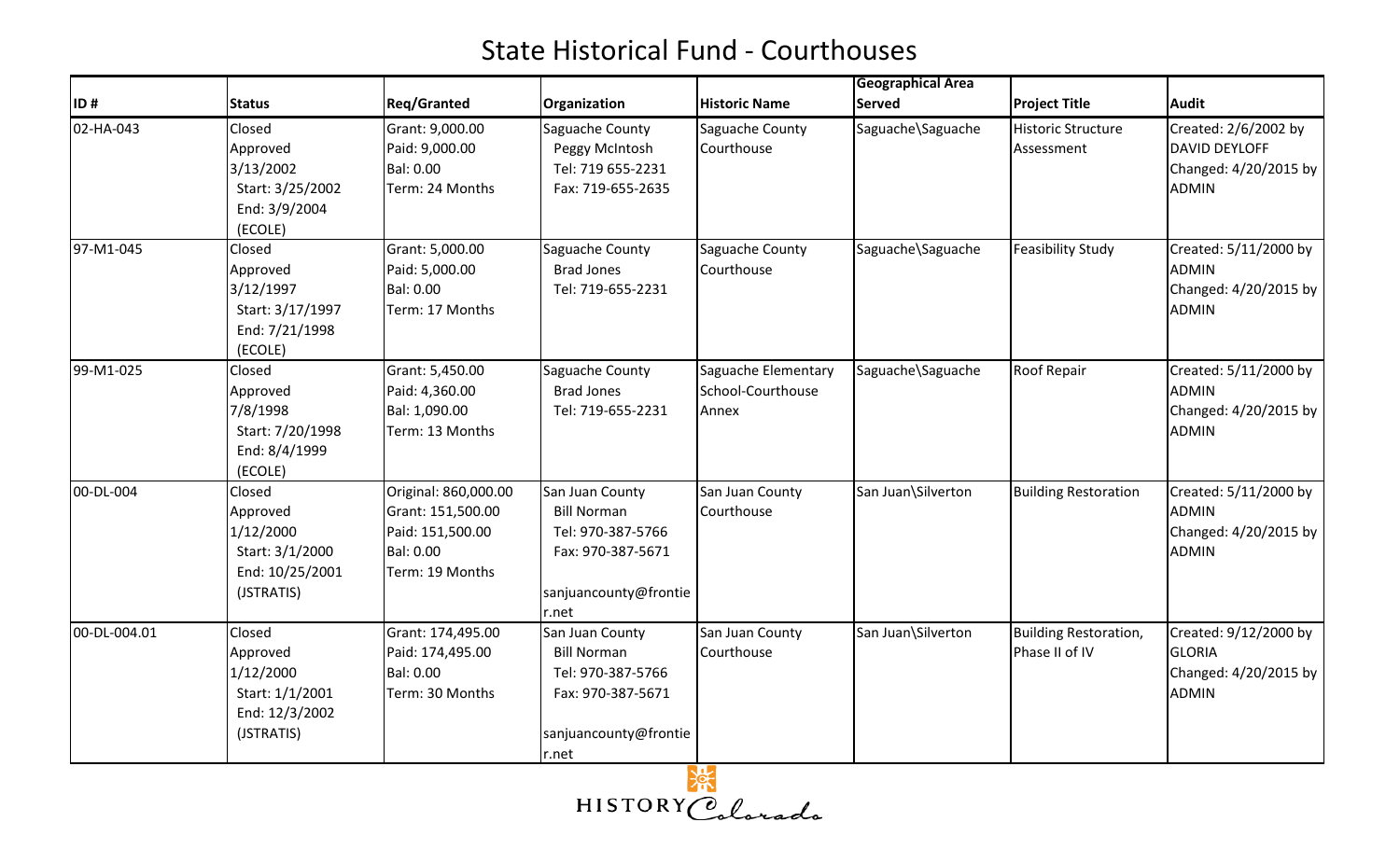|              |                                    | <b>Reg/Granted</b> |                       | <b>Historic Name</b> | <b>Geographical Area</b><br><b>Served</b> |                                |                         |
|--------------|------------------------------------|--------------------|-----------------------|----------------------|-------------------------------------------|--------------------------------|-------------------------|
| ID#          | <b>Status</b>                      |                    | Organization          |                      |                                           | <b>Project Title</b>           | Audit                   |
| 00-DL-004.02 | Closed                             | Grant: 235,895.00  | San Juan County       | San Juan County      | San Juan\Silverton                        | <b>Building Restoration,</b>   | Created: 9/12/2000 by   |
|              | Approved                           | Paid: 235,895.00   | <b>Bill Norman</b>    | Courthouse           |                                           | Phase III of IV                | GLORIA                  |
|              | 1/12/2000                          | <b>Bal: 0.00</b>   | Tel: 970-387-5766     |                      |                                           |                                | Changed: 4/20/2015 by   |
|              | Start: 12/3/2001<br>End: 4/29/2004 | Term: 28 Months    | Fax: 970-387-5671     |                      |                                           |                                | <b>ADMIN</b>            |
|              | (JSTRATIS)                         |                    | sanjuancounty@frontie |                      |                                           |                                |                         |
|              |                                    |                    | r.net                 |                      |                                           |                                |                         |
| 97-M1-007    | Closed                             | Grant: 5,000.00    | San Juan County       | San Juan County      | San Juan\Silverton                        | Architectural and              | Created: 5/11/2000 by   |
|              | Approved                           | Paid: 5,000.00     | <b>Bill Norman</b>    | Courthouse           |                                           | <b>Engineering Report</b>      | <b>ADMIN</b>            |
|              | 3/12/1997                          | <b>Bal: 0.00</b>   | Tel: 970-387-5766     |                      |                                           |                                | Changed: 4/20/2015 by   |
|              | Start: 4/15/1997                   | Term: 13 Months    | Fax: 970-387-5671     |                      |                                           |                                | <b>ADMIN</b>            |
|              | End: 11/26/1997                    |                    |                       |                      |                                           |                                |                         |
|              | (JSTRATIS)                         |                    | sanjuancounty@frontie |                      |                                           |                                |                         |
|              |                                    |                    | r.net                 |                      |                                           |                                |                         |
| 99-01-064    | Closed                             | Grant: 133,000.00  | San Juan County       | San Juan County      | San Juan\Silverton                        | <b>Exterior Rehabilitation</b> | Created: 5/11/2000 by   |
|              | Approved                           | Paid: 133,000.00   | <b>Bill Norman</b>    | Courthouse           |                                           |                                | <b>ADMIN</b>            |
|              | 7/8/1998                           | Bal: 0.00          | Tel: 970-387-5766     |                      |                                           |                                | Changed: $4/20/2015$ by |
|              | Start: 9/11/1998                   | Term: 28 Months    | Fax: 970-387-5671     |                      |                                           |                                | <b>ADMIN</b>            |
|              | End: 1/23/2001                     |                    |                       |                      |                                           |                                |                         |
|              | (JSTRATIS)                         |                    | sanjuancounty@frontie |                      |                                           |                                |                         |
|              |                                    |                    | r.net                 |                      |                                           |                                |                         |
| 99-M1-032    | Closed                             | Grant: 9,425.00    | San Juan County       | San Juan County      | San Juan\Silverton                        | <b>Historic Structure</b>      | Created: 5/11/2000 by   |
|              | Approved                           | Paid: 9,425.00     | <b>Bill Norman</b>    | Courthouse           |                                           | Assessment                     | <b>ADMIN</b>            |
|              | 7/8/1998                           | <b>Bal: 0.00</b>   | Tel: 970-387-5766     |                      |                                           |                                | Changed: 4/20/2015 by   |
|              | Start: 8/17/1998                   | Term: 12 Months    | Fax: 970-387-5671     |                      |                                           |                                | <b>ADMIN</b>            |
|              | End: 8/20/1999                     |                    |                       |                      |                                           |                                |                         |
|              | (JSTRATIS)                         |                    | sanjuancounty@frontie |                      |                                           |                                |                         |
|              |                                    |                    | r.net                 |                      |                                           |                                |                         |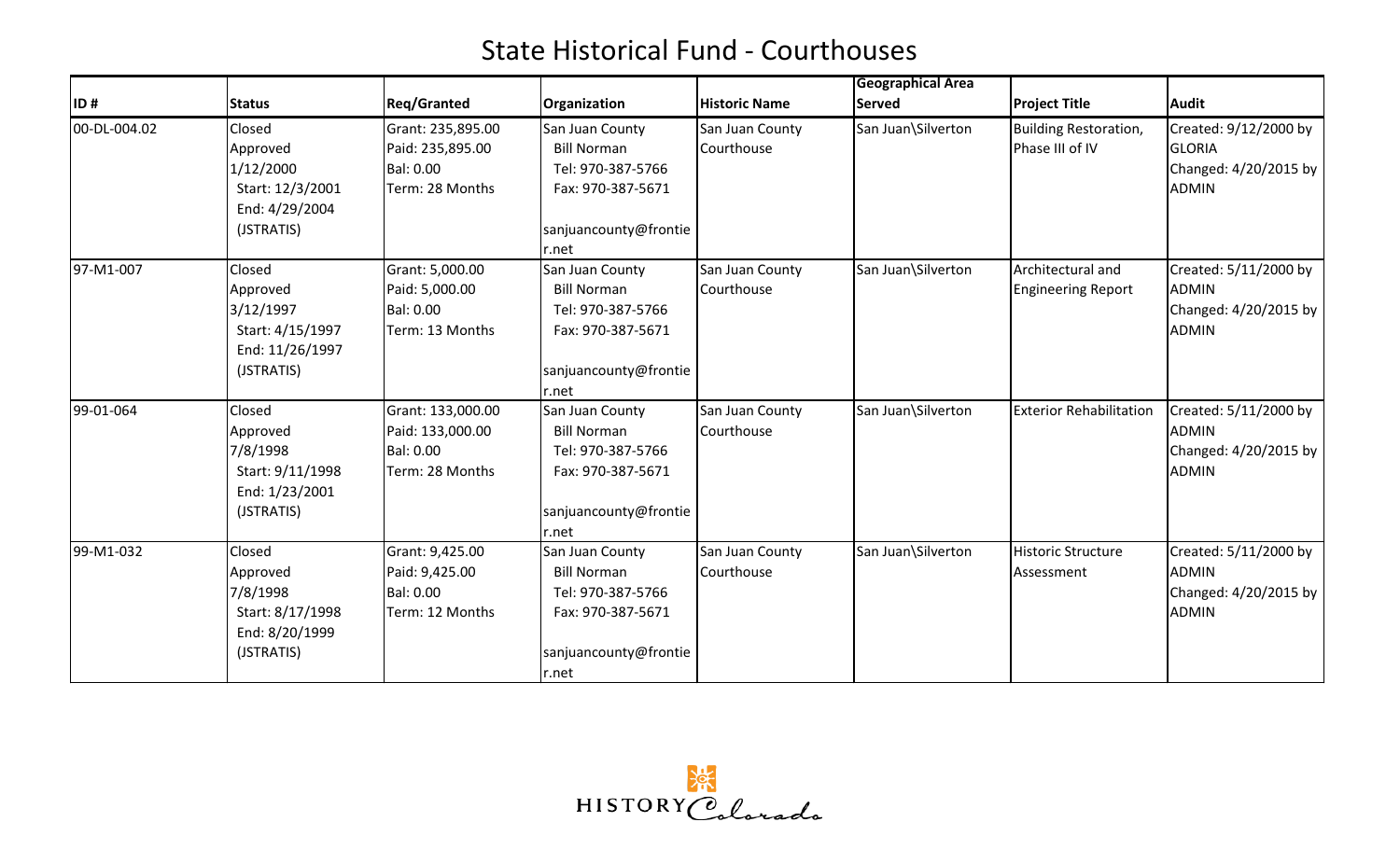|           |                                                                                    |                                                                              |                                                                                                                                    |                                 | <b>Geographical Area</b> |                                  |                                                                                   |
|-----------|------------------------------------------------------------------------------------|------------------------------------------------------------------------------|------------------------------------------------------------------------------------------------------------------------------------|---------------------------------|--------------------------|----------------------------------|-----------------------------------------------------------------------------------|
| ID#       | <b>Status</b>                                                                      | <b>Reg/Granted</b>                                                           | <b>Organization</b>                                                                                                                | <b>Historic Name</b>            | <b>Served</b>            | <b>Project Title</b>             | <b>Audit</b>                                                                      |
| 02-HA-055 | Closed<br>Approved<br>6/12/2002<br>Start: 6/17/2002<br>End: 5/14/2003<br>(JIM JOY) | Grant: 10,000.00<br>Paid: 10,000.00<br><b>Bal: 0.00</b><br>Term: 18 Months   | San Miguel County<br>Linda Luther-<br><b>Broderick</b><br>Tel: 970-369-5469<br>Fax: 970-728-3718<br>lindal@sanmiguelcount<br>y.org | San Miguel County<br>Courthouse | San Miguel\Telluride     | Historic Structure<br>Assessment | Created: 4/4/2002 by<br>DAVID DEYLOFF<br>Changed: 4/20/2015 by<br><b>ADMIN</b>    |
| 04-DL-001 | Closed<br>Approved<br>5/14/2003<br>Start: 8/1/2003<br>End: 11/30/2006<br>(GGAYOU)  | Grant: 341,298.00<br>Paid: 341,298.00<br><b>Bal: 0.00</b><br>Term: 39 Months | San Miguel County<br>Linda Luther-<br><b>Broderick</b><br>Tel: 970-369-5469<br>Fax: 970-728-3718<br>lindal@sanmiguelcount<br>y.org | San Miguel County<br>Courthouse | San Miguel\Telluride     | <b>Building Restoration</b>      | Created: 3/14/2003 by<br>DAVID DEYLOFF<br>Changed: 4/20/2015 by<br><b>ADMIN</b>   |
| 04-M1-012 | Closed<br>Approved<br>5/7/2003<br>Start: 7/25/2003<br>End: 1/31/2006<br>(GGAYOU)   | Grant: 19,800.00<br>Paid: 19,800.00<br><b>Bal: 0.00</b><br>Term: 30 Months   | San Miguel County<br>Linda Luther-<br><b>Broderick</b><br>Tel: 970-369-5469<br>Fax: 970-728-3718<br>lindal@sanmiguelcount<br>y.org | San Miguel County<br>Courthouse | San Miguel\Telluride     | Planning and Use Study           | Created: 3/31/2003 by<br>DAVID DEYLOFF<br>Changed: 4/20/2015 by<br><b>ADMIN</b>   |
| 06-02-056 | Closed<br>Approved<br>1/9/2006<br>Start: 5/25/2006<br>End: 3/12/2008<br>(GGAYOU)   | Grant: 43,877.00<br>Paid: 43,877.00<br><b>Bal: 0.00</b><br>Term: 22 Months   | San Miguel County<br>Linda Luther-<br><b>Broderick</b><br>Tel: 970-369-5469<br>Fax: 970-728-3718<br>lindal@sanmiguelcount<br>y.org | San Miguel County<br>Courthouse | San Miguel\Telluride     | <b>Exterior Restoration</b>      | Created: 10/4/2005 by<br><b>DJOHNSON</b><br>Changed: 4/20/2015 by<br><b>ADMIN</b> |

HISTORY Colorada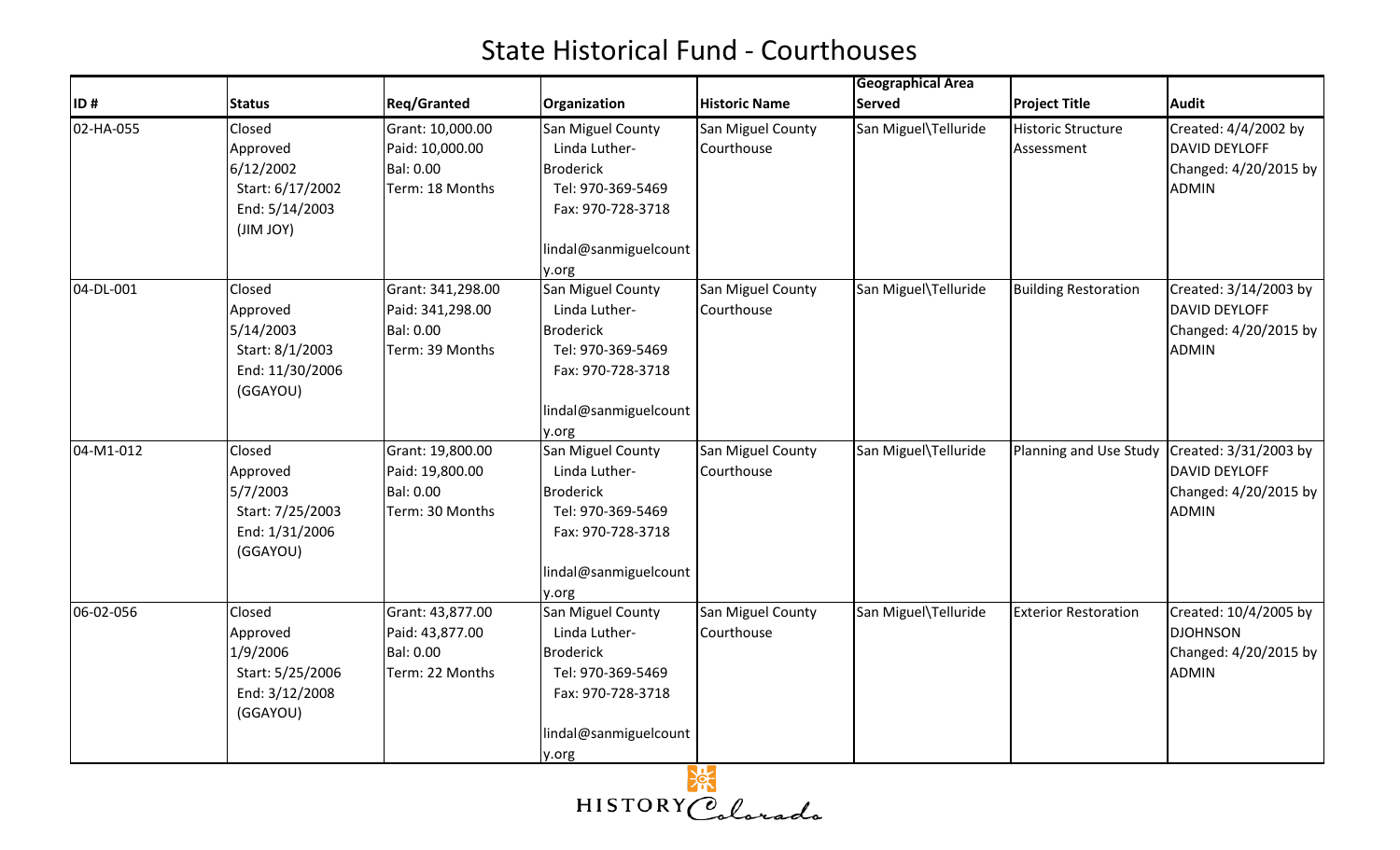|              |                                                                                            |                                                                                               |                                                                                                           |                                    | <b>Geographical Area</b> |                                                                    |                                                                                     |
|--------------|--------------------------------------------------------------------------------------------|-----------------------------------------------------------------------------------------------|-----------------------------------------------------------------------------------------------------------|------------------------------------|--------------------------|--------------------------------------------------------------------|-------------------------------------------------------------------------------------|
| ID#          | <b>Status</b>                                                                              | <b>Reg/Granted</b>                                                                            | Organization                                                                                              | <b>Historic Name</b>               | <b>Served</b>            | <b>Project Title</b>                                               | <b>Audit</b>                                                                        |
| 97-01-114    | Closed<br>Approved<br>3/12/1997<br>Start: 6/16/1997<br>End: 6/12/1998<br>(HAL)             | Grant: 23,044.00<br>Paid: 18,285.75<br>Bal: 4,758.25<br>Term: 12 Months                       | San Miguel County<br>Lynn Black<br>Tel: 970-728-3844                                                      | San Miguel County<br>Courthouse    | San Miguel\Telluride     | <b>Roof Replacement</b>                                            | Created: 5/11/2000 by<br><b>ADMIN</b><br>Changed: 4/20/2015 by<br><b>ADMIN</b>      |
| 05-HA-013    | Closed<br>Approved<br>9/8/2004<br>Start: 9/27/2004<br>End: 3/24/2006<br>(NRICKEY)          | Grant: 10,000.00<br>Paid: 10,000.00<br>Bal: 0.00<br>Term: 18 Months                           | Sedgwick County<br><b>Chuck Powell</b><br>Tel: 970-474-2485<br>Fax: 970-474-0954<br>sedgwickcogov@kci.net | Sedgwick County<br>Courthouse      | Sedgwick\Julesburg       | <b>Historic Structure</b><br>Assessment                            | Created: 7/9/2004 by<br>DAVID DEYLOFF<br>Changed: 4/20/2015 by<br><b>ADMIN</b>      |
| 95-01-041    | Closed<br>Approved<br>10/12/1994<br>Start: 7/1/1995<br>End: 4/19/1996<br>(0)               | Grant: 70,000.00<br>Paid: 70,000.00<br>Bal: 0.00<br>Term: 12 Months                           | Teller County<br><b>Greg Winkler</b><br>Tel: 719-689-2988                                                 | <b>Teller County</b><br>Courthouse | Teller\Cripple Creek     | Roof Replacement                                                   | Created: 5/11/2000 by<br><b>ADMIN</b><br>Changed: 4/20/2015 by<br><b>ADMIN</b>      |
| 98-P1-010    | Closed<br>Approved<br>11/10/1997<br>Start: 8/26/1998<br>End: 5/2/2000<br>(UNASSIGNED TECH) | Original: 213,590.00<br>Grant: 103,760.00<br>Paid: 103,760.00<br>Bal: 0.00<br>Term: 21 Months | <b>Teller County</b><br><b>Greg Winkler</b><br>Tel: 719-689-2988                                          | <b>Teller County</b><br>Courthouse | Teller\Cripple Creek     | <b>Window Rehabilitation</b><br>and Restoration                    | Created: 5/11/2000 by<br><b>ADMIN</b><br>Changed: 4/20/2015 by<br><b>ADMIN</b>      |
| 98-P1-010.01 | Closed<br>Approved<br>11/9/2000<br>Start: 1/1/2000<br>End: 10/15/2001<br>(JIM JOY)         | Grant: 109,830.00<br>Paid: 97,267.00<br>Bal: 12,563.00<br>Term: 21 Months                     | Teller County<br><b>Greg Winkler</b><br>Tel: 719-689-2988                                                 | <b>Teller County</b><br>Courthouse | Teller\Cripple Creek     | <b>Window Rehabilitation</b><br>and Restoration, Phase<br>II of II | Created: 11/9/2000 by<br><b>PAM TEMPLE</b><br>Changed: 4/20/2015 by<br><b>ADMIN</b> |